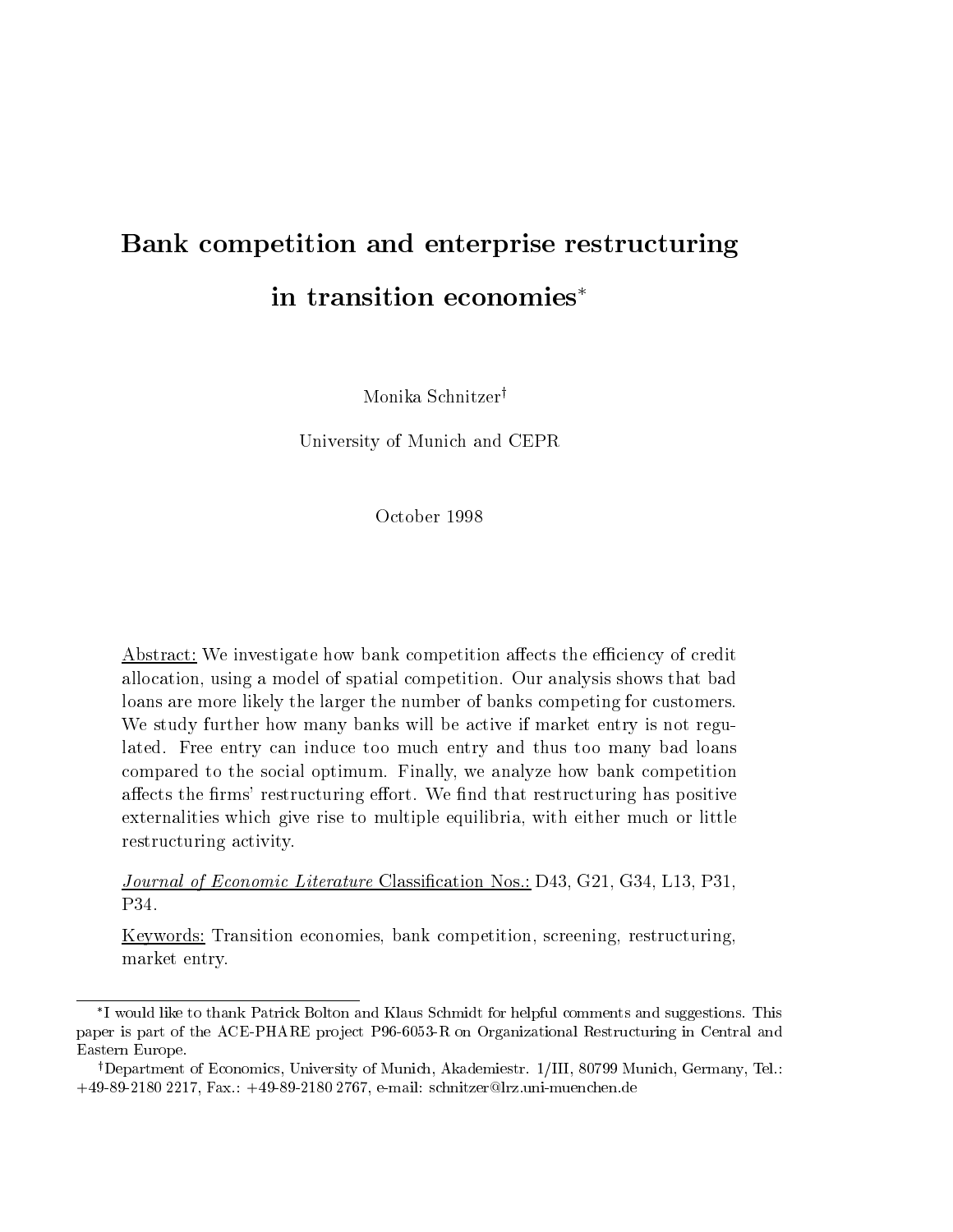#### $\mathbf{1}$ Introduction

The recent financial crisis in Russia has highlighted once more how much the economic prosperity of transition economies depends on a sound and well developed banking system Over the last decade all countries in Eastern Europe have made attempts to restructure their banking sector. Previously state owned banks were split up, some of them privatized, new private banks have been set up. Looking at these countries more closely, three interesting observations can be made (see section 2).

- , a many transition countries have experienced a huge increase in the number of banks in the number of banks o due to a rather liberal licencing policy at the beginning of the transition process
- $(2)$  Many of these banks suffer from bad loans, not only those inherited from the former state banks but also loans granted after the restructuring of the banking sector
- $(3)$  Restructuring of firms has not made much progress since the beginning of the transition

In this paper we suggest one possible explanation for these observations and argue how they may be related to each other. For this purpose, we investigate how banking competition affects the efficiency of credit allocation and how the market structure of the banking sector evolves endogenously if entry is not regulated. Furthermore, we study what implications the financial system has for the progress of enterprise restructuring. Our analysis suggests that bad loans are more likely the larger the number of banks active in the mar ket. Free entry in turn results in too many banks entering the market which give rise to the bad loans problem. On the other hand, free entry lowers credit costs which has a positive impact on enterprise restructuring. The problem is, however, that through the nancial system restructuring has positive externalities which implies that countries can be stuck in a bad equilibrium with too little restructuring if everyone is pessimistic about the restructuring activity of other enterprises 

What makes banks so crucial for the financing of new investments and hence the restructuring effort of firms in transition economies? It is well known that in Western industrialized countries firms rely mostly on retained earnings to finance their investments  $(70$  percent), and only to a much smaller extent on bank loans  $(25$  percent), while trade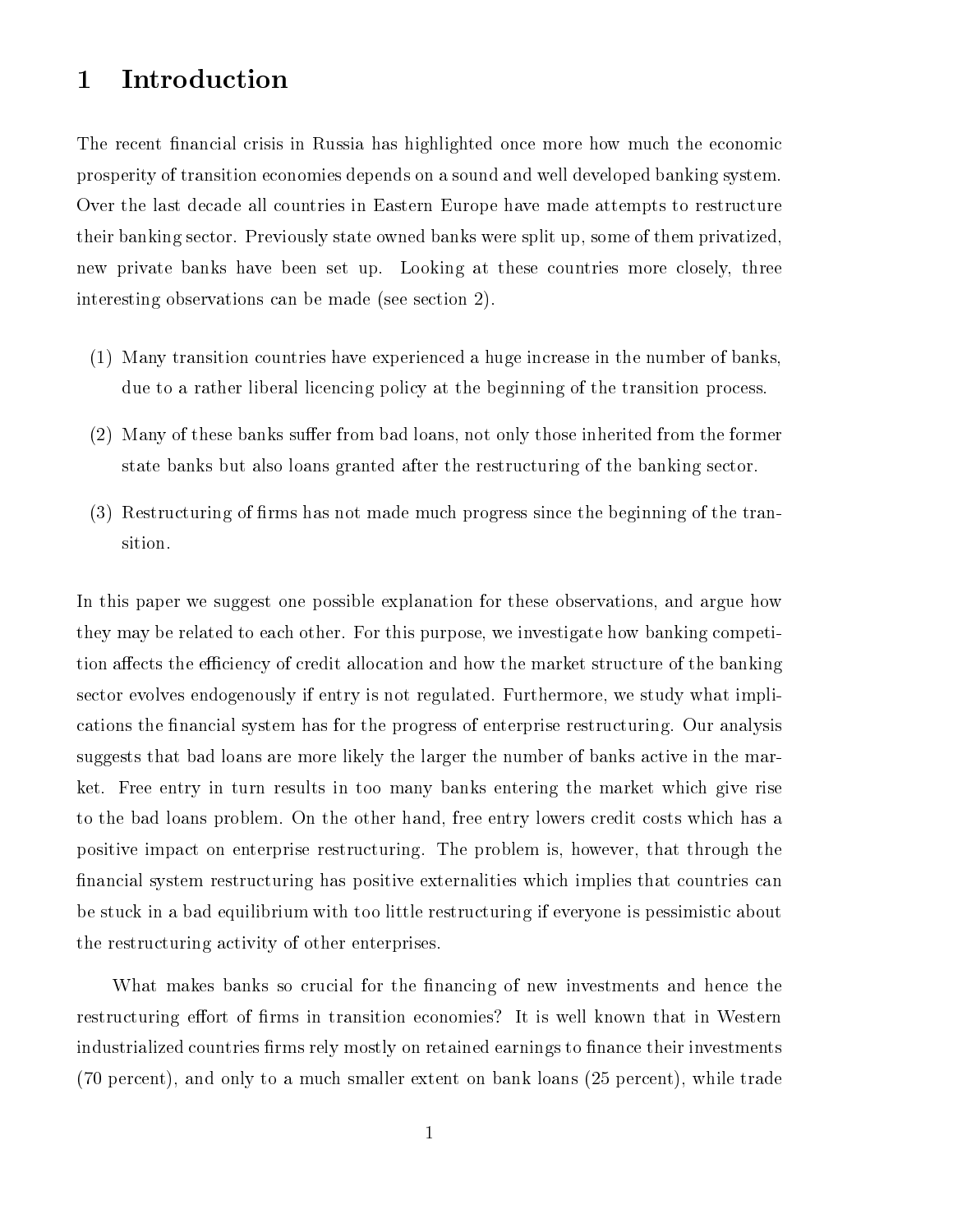recording bond issues and the play and play and the smaller role Mayer (in the first  $\mathcal{C}$  and  $\mathcal{C}$ problem in Eastern Europe is, however, that firms have not accumulated enough profits to rely on internal financing. Furthermore, institutions like stock markets and bond markets are not such a matter of the vertices  $p$  , and the play a matter outside the matter outside the  $\pi$ by banks the only viable alternative 

Banks, however, face an adverse selection problem since they have less information about the profitability of investment projects than the manager of the firm applying for a credit. Given this problem, they can either engage in an arm's length relationship with their customers and protect their credits with collaterals. Alternatively, they can enter a control to the relationship and screen and control the relationship and control the relationship and control t economies, the first alternative is problematic. Although loans are often collateralized, this does not have much meaning because of the legal and practical difficulties of taking possession of collateral goods in case of default Furthermore markets for collateral goods are very insidered to strong insiders and strong insider  $\alpha$  . The strong inside  $\alpha$  and  $\alpha$  and  $\alpha$ oriented and Rosinsky - Interligity - Andreal must be and the control must be an approach of the control of th the prominent mode of financing firms in transition economies.

The existing theoretical literature on bank competition is mainly concerned with the question what impact financial market liberalization has on the stability of the banking section and diameters and Vires (activity competent theory and vires and the deposits of the competency of the probability of bank failure increases with the degree of rivalry because of the lower prot margins banks can obtain which implies a negative impact of bank competition on social welfare a similar electron observed in Hellmann Murdock and Stiglitz - Stiglitz - Stiglitz - Stiglitz - Stiglitz - Stiglitz - Stiglitz - Stiglitz - Stiglitz - Stiglitz - Stiglitz - Stiglitz - Stiglitz - Stiglitz - Stiglitz study a dynamic model in which competition for deposits erodes profits and thus promotes gambling in the banking sector because the ongoing concern value of the banks is lower The problem here is that an increase in competition has little impact on the total amount of deposits, but mainly increases market stealing incentives.

 $\blacksquare$  and  $\blacksquare$  . The impact of  $\blacksquare$  and in case of  $\blacksquare$  . The impact of  $\blacksquare$  . The impact of  $\blacksquare$ banking. In the their model banks accumulate proprietary borrowers and the complete model information of the c through the relationship with their clients. This gives rise to information rents. If these rents are shared between bank and borrower both benefit from this relationship. More competition reduces rates for borrowers. But this also makes banks take on more risk and thus jeopardizes the bank customer relationship This is why restricting entry is not only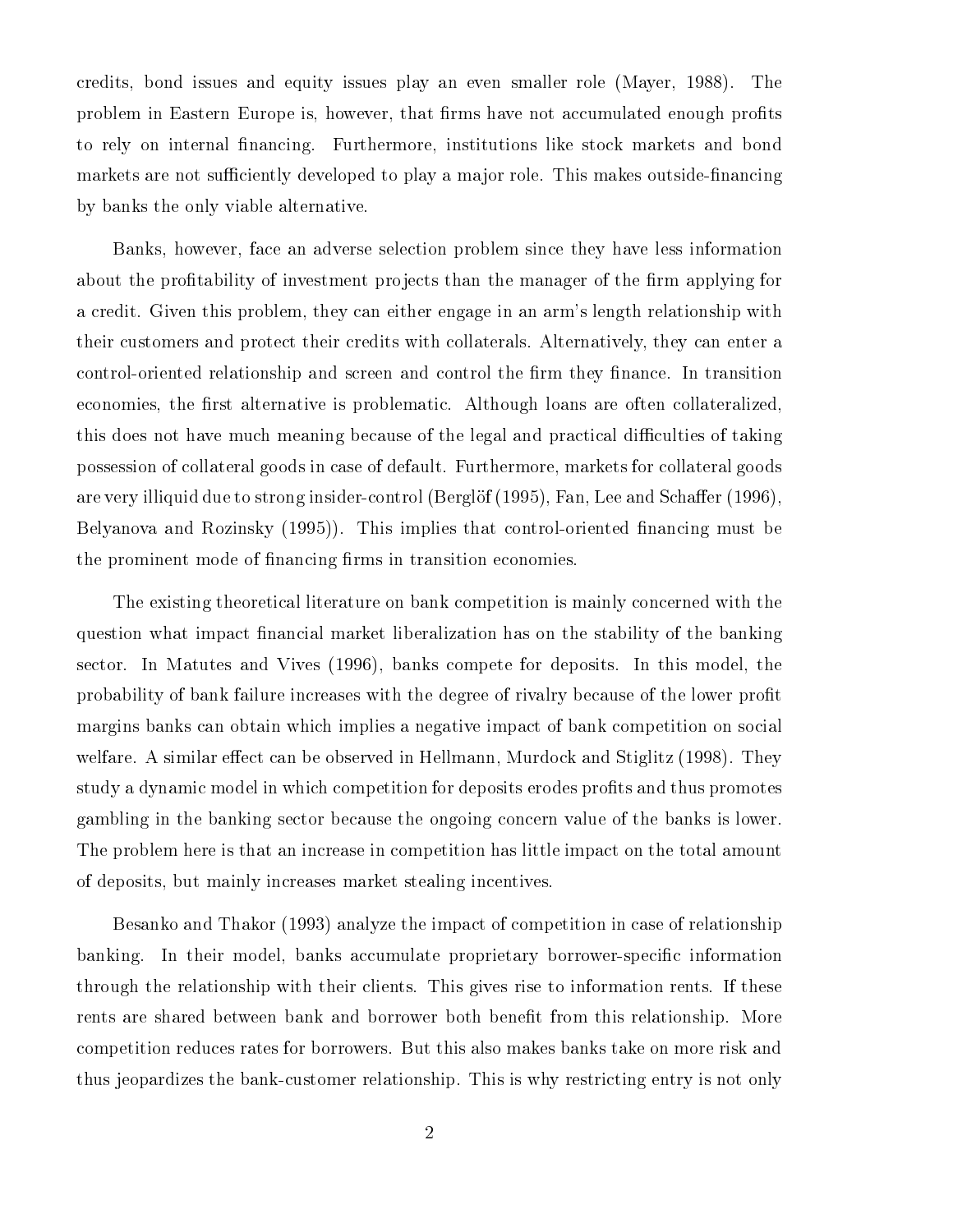$\alpha$  stabilities between the matrix matrix between the stabilities of  $\alpha$  . The studies of  $\alpha$ how the market structure of the banking sector evolves endogenously if market entry is not regulated. Like Besanko and Thakor, he considers the case where banks acquire proprietary information about their clients by lending to them This gives existing banks an advantage over new entrants. Dell'Ariccia shows that even in the absence of exogenous fixed costs of entry only a finite number of banks enter due to adverse selection problems.

In both Besanko and Thakor and Dell'Ariccia, banks acquire information about their customers in the course of their lending relationship to the course in Broecker - This is different in  $\mathcal{S}$ and restriction (distribution about accuration about potential customers before about potential contracts about entering a relationship with them. Broecker analyzes a competitive credit market where banks compete in prices and receive costless independent binary signals about the creditworthiness of a potential creditor. He shows that the number of bad loans provided increases with the number of banks which has a negative impact on the average credit word considers a great consideration of considers and considers where compete for competent  $\sim$ whose projects generate uncertain returns. Each bank receives a costless continuous signal about the profitability of the investment project. In his model an increase in the number of banks has two effects. It increases the number of signals observed but it also increases the number of bad loans provided which can reduce social welfare. Furthermore, more competition makes the winner's curse problem more severe which induces banks to adopt a more conservative rule for loan approval. This greater conservativeness can also result in a significant welfare reduction.

The problem with the papers by Broecker and Riordan is that they assume that signals are costlessly available. However, if one takes into account that information acquisition is costly the interesting question arises how competition affects the banks' incentive to invest in screening potential clients. A first attempt to study this problem has been made in a compared paper (we compare the school incentives incentives incentives) incompare the screening incentives of banks in two extreme competitive scenarios one with a monopolistic bank and one with duopolistic Bertrand competition, where banks offer homogenous goods. In the companion paper we show that the incentive of a competitive bank can be as high as that of a monopolistic bank but that in general the credit allocation under Bertrand competition is less efficient than in case of a monopolistic bank because it is more likely that bad loans are given. On the other hand, we find that competition in the banking sector can have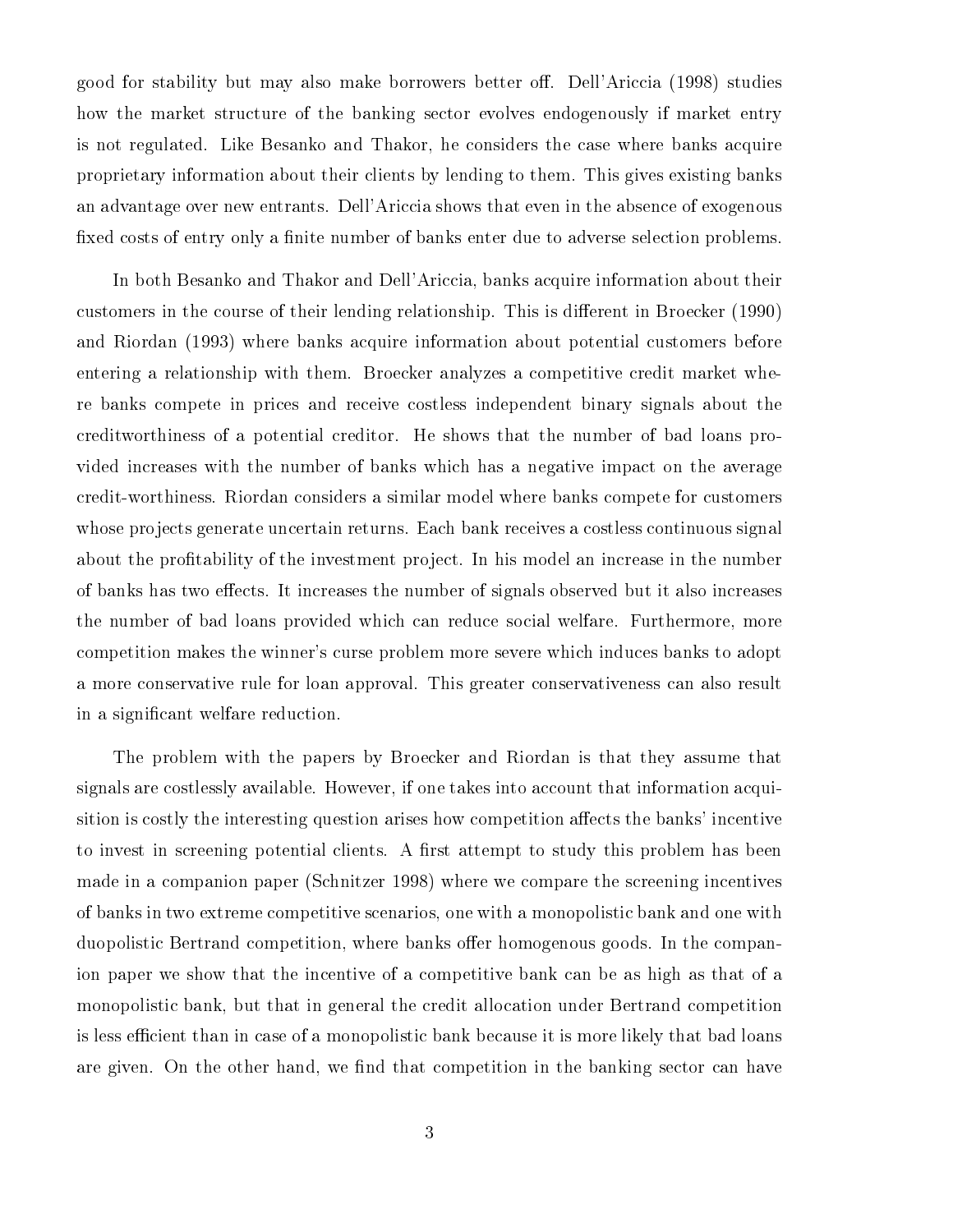a positive impact on the firms' restructuring incentives because lower credit rates allow them to keep a larger share of the surplus to be generated 

In this paper we study a more general framework with spatial bank competition. In this model, firms need credits for an investment project with uncertain return. Banks are located equidistantly around a circular road and compete in prices for customers. Before making price offers, each bank can investigate the profitability of the firms' projects to avoid the risk of giving bad loans. One advantage of this model with spatial competition is that it allows us to avoid the extreme results of Bertrand competition with homogeneous products Another advantage is that it provides us with a suitable framework to study the effects of gradually changing the number of banks and to endogenize the number of banks active in the market. This allows us to study how the market structure of the banking sector evolves if entry is not regulated. Finally, in contrast to our companion paper, we assume that banks compete not just for one but for many firms. Thus, we can study the interaction of the firms' restructuring activity with the financial system and with each other 

We start our analysis by asking how bank competition affects the banks' incentive to screen firms applying for a credit. A priori one might expect that more competition leads to lower expected profits and hence to lower incentives to invest in screening. Surprisingly, we find that the incentive to screen does not depend on the number of competitors as such but rather on the number of uninformed competitors. The more informed competitors. the larger the incentive to screen because the greater the risk to end up with bad loans This pressure to screen can result even in inefficiently high screening activity. However, in general we observe that the larger the number of competitors the more likely it becomes that in equilibrium banks give bad loans rather than to invest in screening 

Our next question is how the market structure of the banking sector evolves if market entry is not regulated. Interestingly, we find that even in the absence of exogenous entry costs only a finite number of banks can be active in the market. The reason is that due to the information asymmetries banks have to incur some endogenous entry costs either because they have to invest in screening or because they risk a loss due to bad loans However, compared to the optimal number of banks from a social welfare point of view, too many banks enter the market which can result in too little screening and hence too many bad loans being granted. This suggests that some entry regulation may be useful.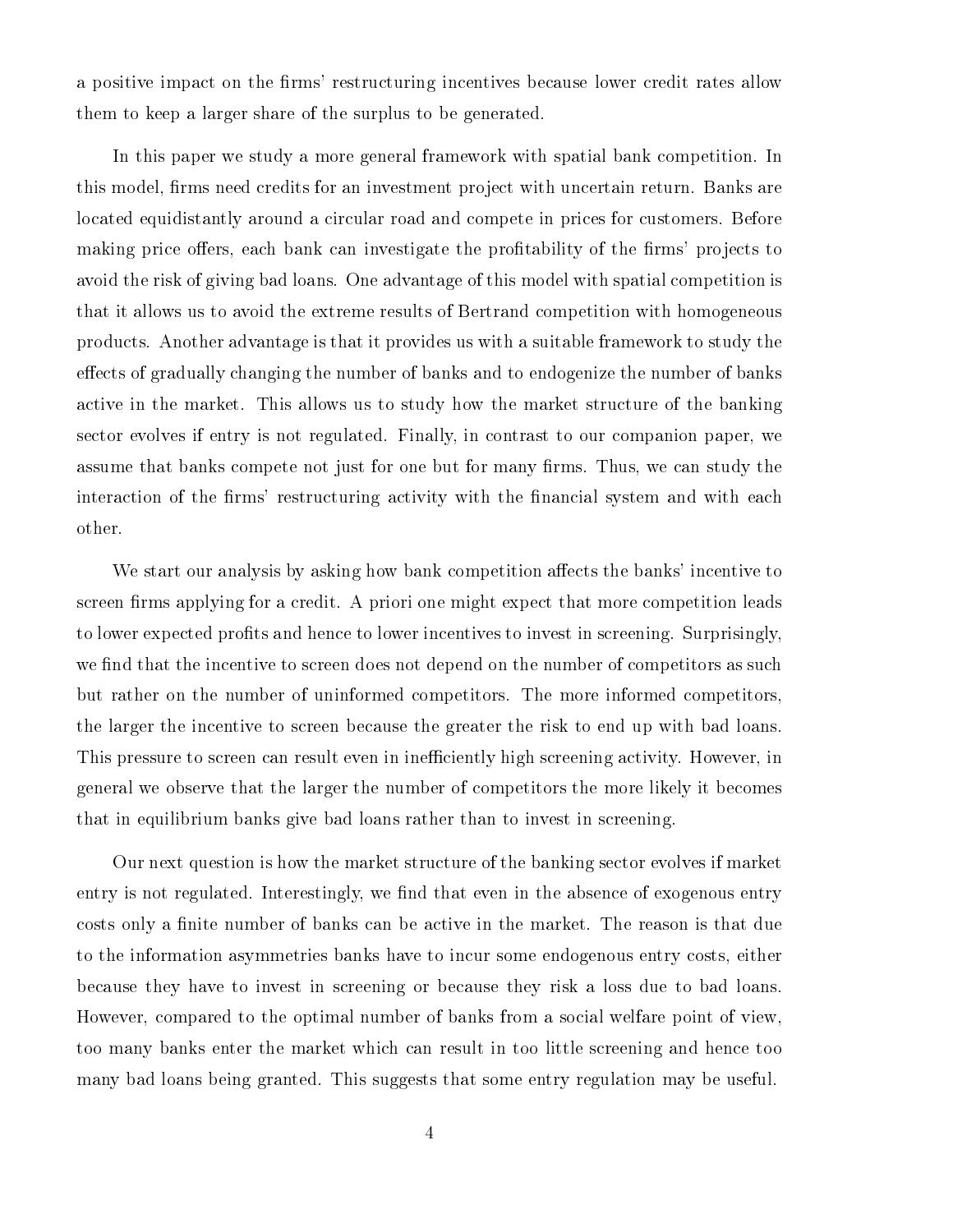Our third question concerns the restructuring effort by enterprises. We model restructuring as some effort taken by entrepreneurs to increase the profitability of their investment projects. Naturally, entrepreneurs engage in restructuring only if they expect a positive return on this activity. This return is the higher, the lower their cost of financing their projects. For this reason, increasing bank competition has a positive impact on the restructuring effort of firms. With free entry, however, the number of active banks depends on the overall restructuring activity of the economy, because the more restructuring takes place the more profitable are the investment projects and hence the more profitable is it to give loans. Consequently, more banks will enter the market. Thus, the restructuring activity of firms has a positive externality on the restructuring incentives of the other firms because it induces more bank entry and hence lower credit costs. This implies that we can have multiple equilibria, a good one with all firms restructuring and many banks entering the market and a bad one with no firm restructuring and less entry of banks. Here, some coordination may be needed to achieve the good equilibrium where much restructuring takes place 

The paper is organized as follows. In section  $2 \le$  ye give a short overview of the restructuring of the banking sector in Eastern Europe. Section 3 introduces the model with spatial banking competition. In section 4 we study how banking competition affects the total screening activity in the banking sector. Section 5 endogenizes the market structure of the banking sector and compares the unregulated market structure with the socially optimal one. In section 6 we include the restructuring effort of firms and investigate the relationship of restructuring and the banking market structure. Section 7 concludes 

#### $\overline{2}$ The banking sector in Eastern Europe

The Czech Republic introduced a two tier banking system in - Since then it ex perienced a rapid expansion ot its banking sector In - there were banks active Anderson and Kegels - Although the Czech Republic is the only transition coun try that has successfully privatized substantial parts of its banking sector the state still controls large parts of the banking activities. It holds a majority ownership of the three largest private banks which in turn dominate the market for deposits and credits covering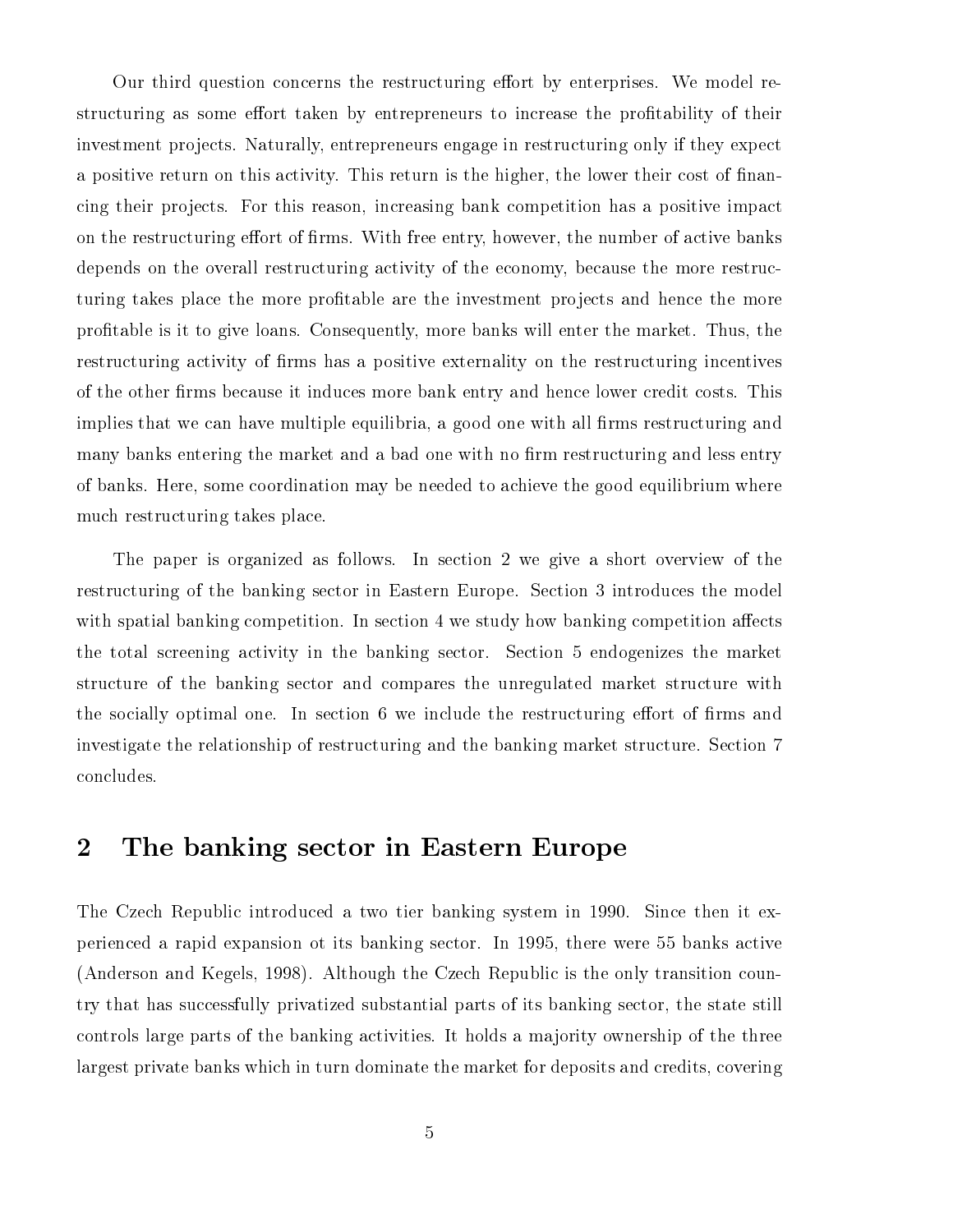of all private deposits of households and rms OECD - 

 $P$  two tier banking system in  $P$  two tier banking system in  $P$  two tier banking system in  $P$ countries, a large number of new banks started to operate. However, many banks soon got into trouble, suffering from bad loans inherited from the socialist 'monobank' and from defaults on new loans. Banks had little incentive to avoid giving bad loans, partly because they did not face a hard budget constraint. Poland recapitalized its commercial state banks once in - Hungary did so four times between -- and - Baer and Gray - In - banks were active in Poland and in Hungary Anderson and Kegels). But, like in the Czech Republic, price competition is not very intensive because the banking sector is still dominated by the old state  $\mathcal{N}$ problem is that markets are segmented regionally which sometimes leaves only two or three effective competitors in one region (Anderson and Kegels).

Russia restructured and corporatized its state banking system in the early -s This process resulted in a fragmentation of the specialized banks. At the same time increasing numbers of independent, primarily small and poorly capitalized commercial  $\mathcal{L}$  . In a group  $\mathcal{L}$  , we refer the registered in Russia Fan et al. (2000)  $\mathcal{L}$  and  $\mathcal{L}$ al.). In the meantime the strong growth of the banking sector is coming to an end because the minimum size of intitial statutory capital of newly registered banks was considerably increased. Furthermore, banks are now subject to more active supervision and may lose their licence if found to be in financial distress (Belyanova and Rozinsky). Despite the large number of banks, competition is not perceived as very intense and firms perceive the cost of loans as too high. On the other hand, banks suffer from having granted bad loans and restructuring of firms is slow  $(Fan et. al.).$ 

 $B_{\rm 1D}$  introduced a two times system -  $B_{\rm 1D}$ lead to a proliferation of commercial banks, since the legal framework allowed free entry and unchecked banking operations. In the meantime the Bulgarian National Bank has largely increased the minimum capital requirements. However, the entrance of new banks has not lead to increased price competition for loans or deposits. The competitive pressure has mainly resulted in more services and products being one of  $\alpha = \alpha = 1$  . In the  $\alpha$ 

In Romania a two tier system became operational in -- However due to large capital requirements and rigorous licensing requirements, Romania experienced only mo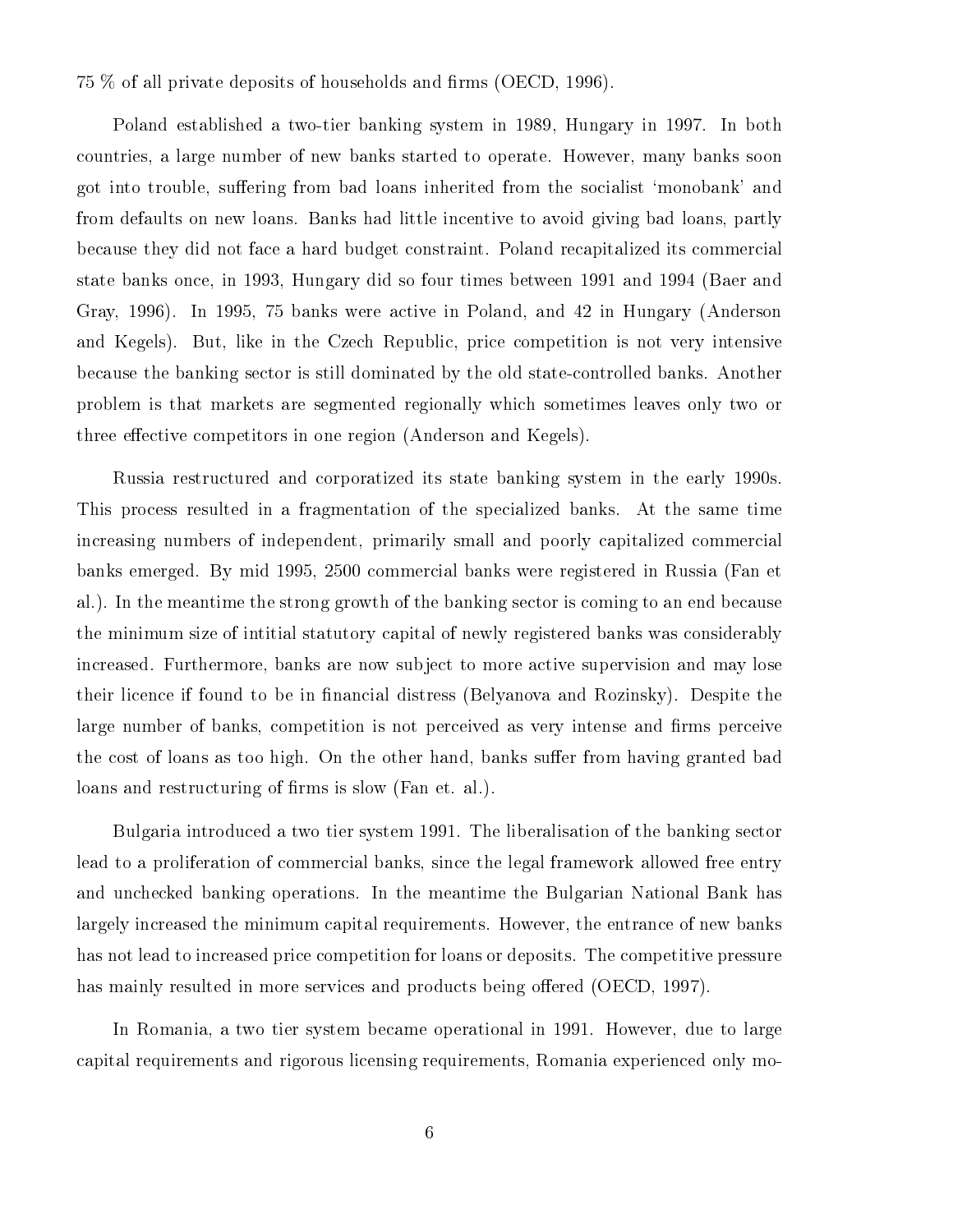derate entry of new banks. On the other hand, banks are not regionally based as in some of the other countries, but cover wider geographical areas. State banks still dominate the banking sector Lately entry of new private banks especially well known international  $\mathbf{b}$  and the couraged of  $\mathbf{b}$  -  $\mathbf{c}$  -  $\mathbf{c}$  -  $\mathbf{c}$  -  $\mathbf{c}$  -  $\mathbf{c}$  -  $\mathbf{c}$  -  $\mathbf{c}$  -  $\mathbf{c}$  -  $\mathbf{c}$  -  $\mathbf{c}$  -  $\mathbf{c}$  -  $\mathbf{c}$  -  $\mathbf{c}$  -  $\mathbf{c}$  -  $\mathbf{c}$  -  $\mathbf{c}$  -  $\mathbf{$ 

In almost all transition countries foreign banks have not played a major role for bank competition yet and their numbers are still rather small On the one hand they cannot rely on an extensive network of branches like the state owned and formerly state owened banks do. On the other hand, some countries like Poland and the Czech Republic have been reluctant to grant licences to foreign banks because they would like them to acquire small domestic banks instead of opening new subsidiaries. The most notable exception is Hungary, which has been more open to foreign banks (Anderson and Kegels).

The picture that emerges from this overview is that most countries have experienced a large increase in the number of banks. On the other hand, many of these banks are having trouble with bad loans. However, price competition is not as intensive as the number of competitors suggests due to the fact that markets are still dominated by a few  $\sim$  control states banks banks and  $\sim$  controlled large banks banks are controlled by  $\sim$ 

#### 3 The model

Consider a banking sector with  $n$  banks that are allocated equidistantly along a circular  $\mathbf{M}$  and  $\mathbf{M}$ that firms are uniformly distributed along the road. The total mass of firms is normalized to - Each rm has <sup>a</sup> potentially protable investment opportunity which requires an investment of size is in the project case in  $\mathbf{M}$  . The project case is generates as  $\mathbf{M}$  , which case it generates as  $\mathbf{M}$  , which case it generates as  $\mathbf{M}$  , which case it generates as  $\mathbf{M}$  , which c positive return variety and the fraction of the fraction of the fraction of the fraction of  $\sim$  $\alpha$  , is proportionally to be quality we assume the analysis interesting we assume  $\alpha$ parameter values to be such that the expected payoff of financing all projects is positive; neutral over the managers of the community of the contraction of the managers who matematically contract the contract of the contract of the contract of the contract of the contract of the contract of the contract of the c the profits of their enterprises.<sup>1</sup> The time structure of the game is the following.

<sup>&</sup>lt;sup>1</sup>This assumption does not seem to be unrealistic given the dominance of insider control and insider ownership in many transition economies- Even if managers cannot fully appropriate the returns of the rm the qualitative results of our model do not change- Schmidt analyzes whether a managers incentive scheme designed by the owners of a firm varies systematically with the market structure in which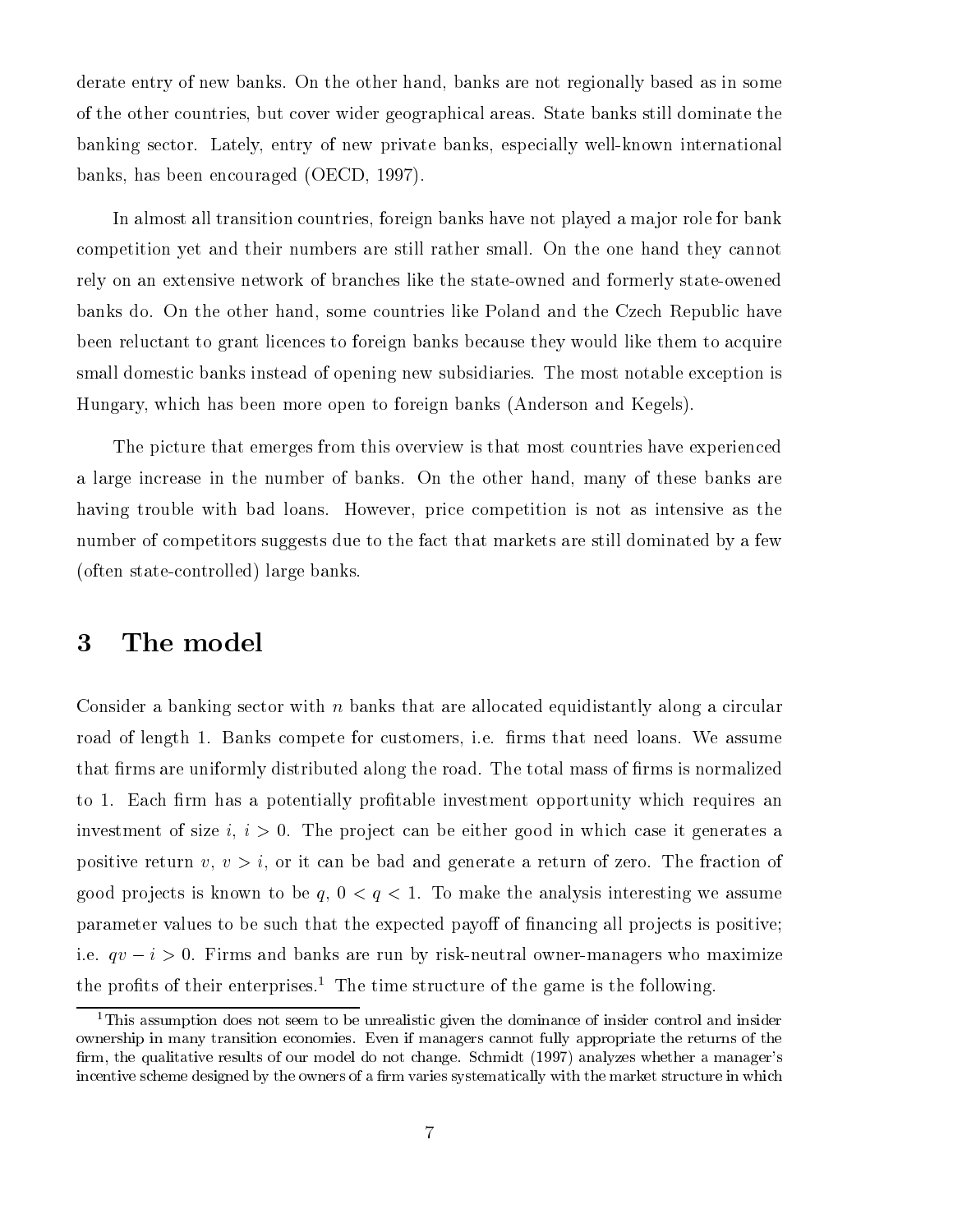the banks in a state of the banks can invest in a banks of the screening procedure in a bank decides to do do so it can learn at cost  $e$  which of the firms applying for a credit have good projects and which ones do not. The banks take this decision simultaneously and the information they receive is proprietary, i.e. there are no information spillovers.<sup>2</sup>

At stage 2, the banks compete for customers by simultaneously setting prices  $z_i$ ,  $j$  -  $\pm$ ,  $m_{ij}$  ,  $\pm$  most prices specify the payment a mini-mas to make if the project generates a positive return  $v$ . In case of no returns no repayments are made. To keep our analysis as simple as possible we do not model competition on the market for deposits but take it as given that each bank has enough funds to finance the project.<sup>3</sup> The main purpose of this assumption is to abstract from problems of capacity constraints. One possible interpretation would be that banks can finance themselves unlimitedly at constant cost on the money market 

At stage 3, firms decide from which bank to take their credit. To avoid the extreme results of Bertrand competition with homogeneous products we assume that banks offer differentiated products, represented by their location on the circular road. "Good" firms, i.e. firms with good projects, condition their decision on the prices offered by the banks and on their location. The idea is that they have preferences for a particular type of bank and that they incur some disutility by making business with a different type of bank. This is captured by a "transportation" cost t proportional to the distance x to their bank. However, "bad" firms, i.e. firms with bad projects, are indifferent at which prices loans are offered since they are not going to repay the credit anyway. Without loss of generality we assume that they do not care about the location of the bank either. The idea is that they do not count on an ongoing relationship with the bank and thus do not care about the particular characteristics of the bank they are dealing with. This implies

the rm operates and gives sucient conditions for this relationship to be monotonic- An interesting extension would be to include the possibility of bankruptcy to see how this affects the managers' incentives. Presently, however, the threat of liquidating firms or banks seems to be not very real.

<sup>-</sup> It is straightforward to see that in case of information spillovers no bank would have an incentive to engage in screening if it expected other banks to do so-

 $3$ The recent theoretical literature on banks as financial intermediaries suggests that the competitive structure of the credit market depends on the outcome of the banks' competition for deposits (Yanelle, - However in many transition economies banks do not actively compete for deposits but rely instead on central bank money or the money market- Belyanova and Rozinsky e-g- report that in Russia competition for a long time the struggle-commercial bangs structure with a longitudinal banks struggle with the the problem that they still lack the facilities to deal with a large number of depositors- where it seems to justified to neglect this competition for deposits in our context.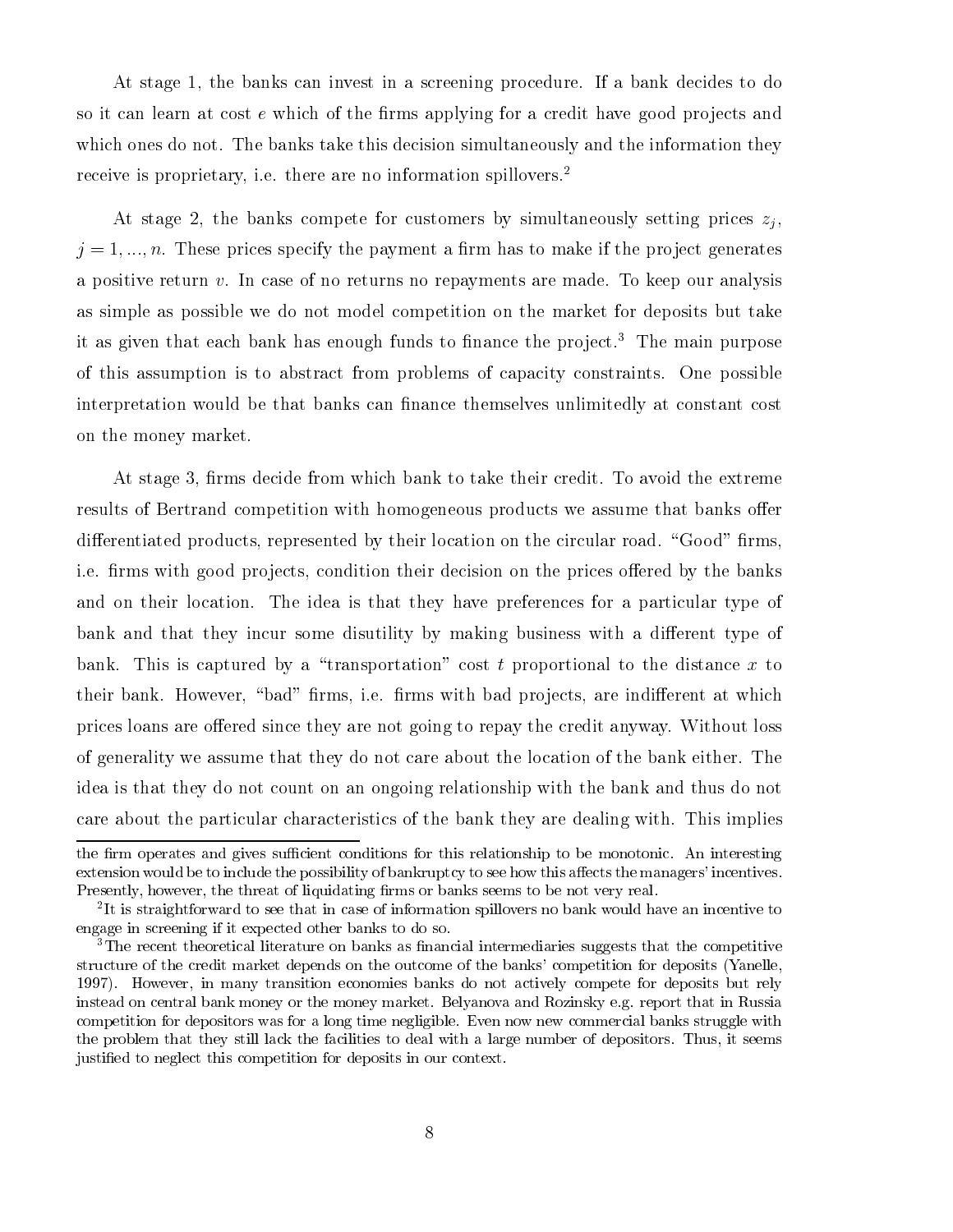that all uninformed banks share bad loans equally.<sup>4</sup> At the end of this stage, returns are realized and payments are made, if possible.<sup>5</sup>

The time structure of the model is illustrated in the following figure.



Figure - Time structure

## 4 Bank competition, screening and credit allocation

As a benchmark, consider first the case of a monopolistic bank. For a given price  $z$ the marginal good firm that is willing to take a credit is characterized by the following condition

$$
z + tx = v \quad \longleftrightarrow \quad x = \frac{v - z}{t} \tag{1}
$$

if it is a second  $\alpha$  in the all resolutions with good product with  $\alpha$ credit from the monopolistic bank Firms with bad projects will take the credit under any conditions 

If the monopolist does not invest in screening then his profit function is

$$
\pi = \begin{cases} q2x(z-i) + (1-q)(-i) = q2\frac{v-z}{t}(z-i) + (1-q)(-i) & \text{for all } z \ge v - \frac{t}{2} \\ q(z-i) + (1-q)(-i) & \text{for all } z \le v - \frac{t}{2} \end{cases}
$$
 (2)

Note that the costs that arise from giving credits to bad firms enter the bank's profit function as fixed costs, i.e. do not depend on the price choice of the monopolist. This is due to the fact that bad firms need not care about the price since they are not going to

Suppose bad rms did care about the location of their bank- In this case the number of bad loans an uninformed bank would receive would depend not only on the number of uninformed banks, but also on the banks of the location relative to the location of all other uninformed banks- the location possible possible to locations are considered to be equally likely, then the expected number of bad loans again depends only on the number of uninformed banks.

<sup>-</sup>Even if returns are positive it may be difficult to emorce repayment. This problem of ex post moral  $\sim$ hazard is analyzed e-manalyzed e-manalyzed e-manalyzed e-manalyzed e-manalyzed e-manalyzed e-manalyzed e-manalyzed abstract from this problem of repayment enforcement.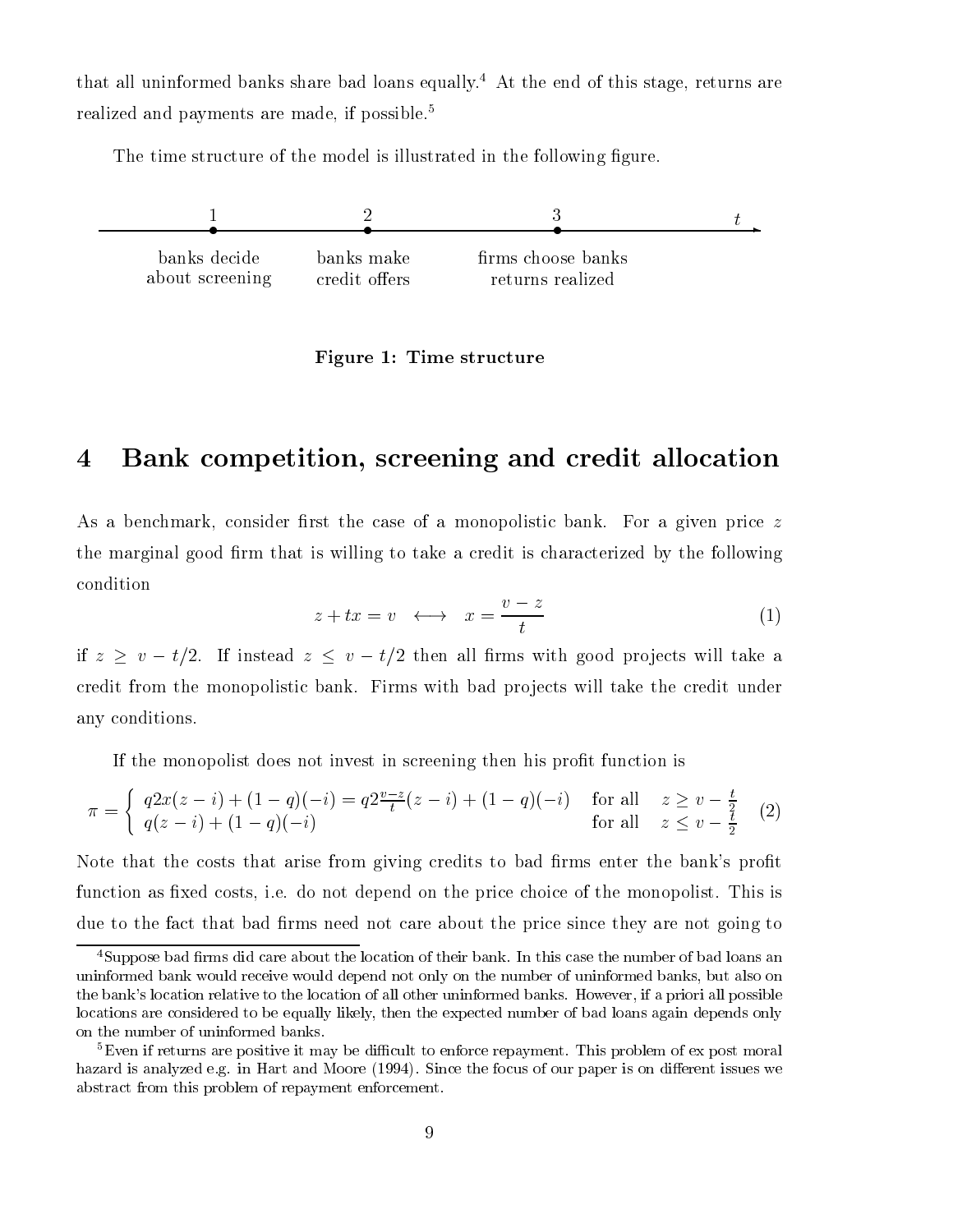pay it anyway. It is a standard exercise to calculate the monopolist's optimal prices and profits. If the value of the investment project is highly fiel  $\sigma \times \nu + \sigma$  , when the monopolist charges a price is a view the whole market whole market charges the protocol protection and the serves of the

$$
\pi = q(v - \frac{t}{2} - i) + (1 - q)(-i) \tag{3}
$$

If instead the value of the project is low, i.e.  $v < t + i$ , then the monopolist charges a price  $z = \frac{z_1}{2}$  and does not serve the whole market. His expected pront in this case is

$$
\pi = q \frac{(v-i)^2}{2t} + (1-q)(-i) \tag{4}
$$

Thus, if the value is low, monopolistic pricing implies that inefficiently few credits are given 

What is the incentive of a monopolistic bank to engage in screening? By spending an and out to a complete and out which or the projects are good and avoid avoid losses of size  $\mathcal{S} = \{ \mathcal{S} \}$ Thus, the bank decides to invest in screening if and only if

$$
e \le (1 - q)i \tag{5}
$$

Note that the monopolist has rst best incentives to invest in screening since he bears the full cost of acquiring information in case of screening and the full cost of misallocating credits in case of no screening. Thus, he fully internalizes the social cost of misallocating credits. In the following we restrict attention to parameter cases where  $(5)$  holds, i.e. it is efficient to invest in screening.

Consider now the situation where <sup>n</sup> - - banks are present making price oers zj  $j$  -  $\pm$ ,  $m$ ,  $m$  . The bank of the choose the bank of choing the lowest price, including transportation cost Thus given zj and zj bank <sup>j</sup> and <sup>j</sup> - share the demand of good firms located between the two, which is  $q_{\overline{n}}$ , as follows. Bank j serves a number of  $qx$ firms, where x denotes the marginal firm, characterized by the following equation

$$
z_j + tx = z_{j+1} + t(\frac{1}{n} - x) \quad \longleftrightarrow \quad x = \frac{z_{j+1} - z_j}{2t} + \frac{1}{2n} \tag{6}
$$

Bad firms are indifferent which of those banks willing to offer a credit to choose. Of course, a bank that has invested in screening never offers a credit to bad firms. Thus, as indicated above, the demand of bad firms is shared equally by all uninformed banks since they are willing to give a loan to all firms applying for a credit.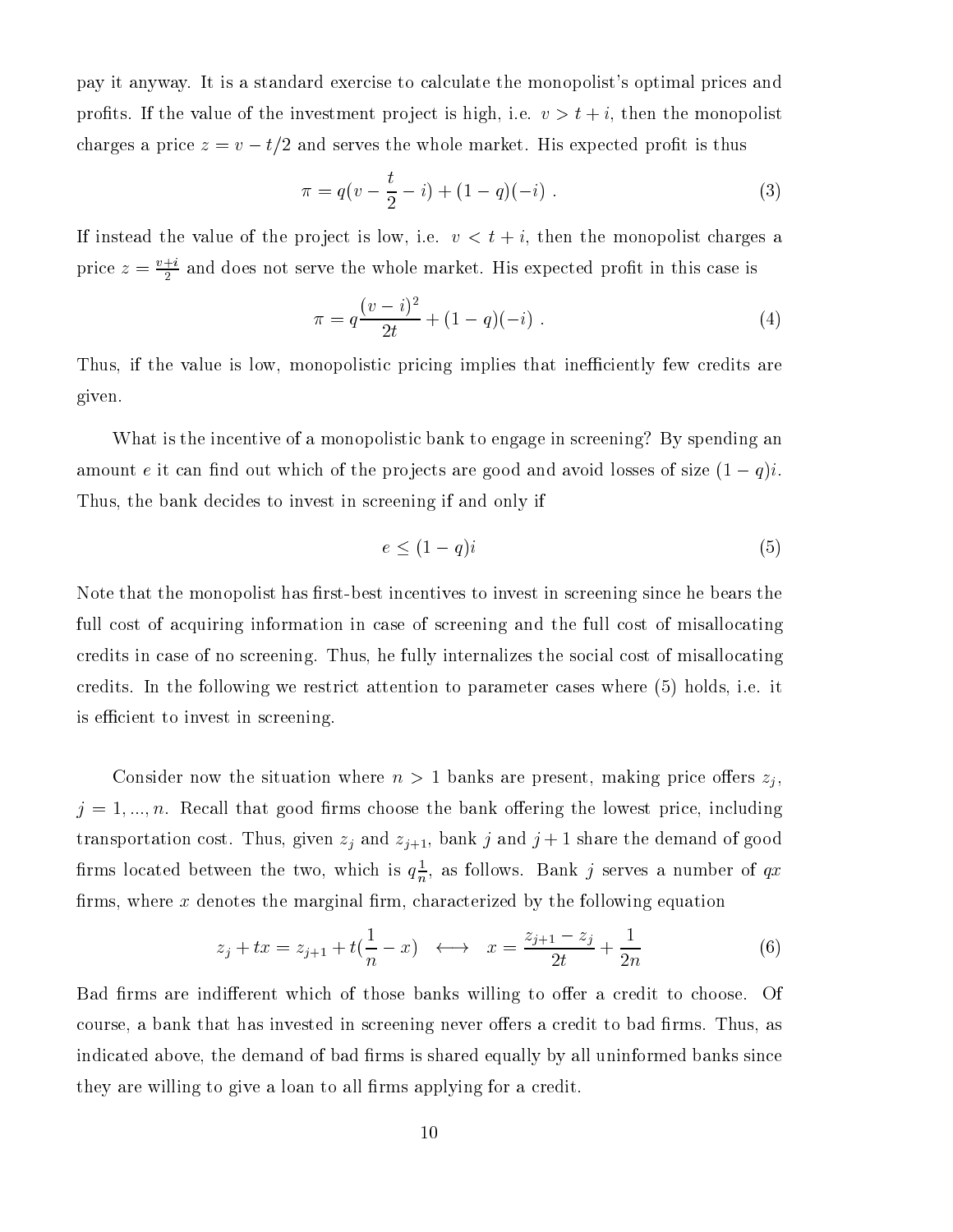To determine the symmetric price equilibrium consider the profit function of bank  $j$ , given symmetric price offers z by all other banks. If bank j did not invest in screening, but m other banks have done so, where  $0 \leq m < n$ , bank j's profit is equal to

$$
\pi_j = q(z_j - i)2x + (1 - q) \frac{1}{n - m}(-i)
$$
  
=  $q(z_j - i)2 \left[ \frac{z - z_j}{2t} + \frac{1}{n^2} \right] + (1 - q) \frac{1}{n - m}(-i)$  (7)

If bank  $j$  did invest in screening, its profit instead is equal to

$$
\pi_j = q(z_j - i)2x - e \n= q(z_j - i)2\left[\frac{z - z_j}{2t} + \frac{1}{n^2}\right] - e
$$
\n(8)

Note that the number of informed banks m and the screening decision of bank j affect only the fixed cost term in the profit functions above. This implies that the price equilibrium is unaffected by the ex-ante-screening decision of the banks. The is straightforward to determine the symmetric price equilibrium to be

$$
z_1 = \dots = z_n = \frac{t}{n} + i \tag{9}
$$

provided transaction costs are high enough so that all banks make non negative prots In the following we assume v to be sumclently large such that  $v \geq \frac{1}{4} + i$ . This guarantees that the price equilibrium just described is indeed the right equilibrium for any  $n \geq 2$ , because the whole market is covered given these prices. For a given number of informed banks,  $m$ , the resulting equilibrium profits for informed banks are

$$
\frac{tq}{n^2} - e \tag{10}
$$

whereas the profits for uninformed banks are

$$
\frac{tq}{n^2} - \frac{1}{n-m}(1-q)i\tag{11}
$$

Note that the larger the number of informed banks the smaller the profit of the remaining uninformed banks because the greater the share of bad firms they attract. This suggests that the incentive to invest in screening increases in the number of informed banks. This is confirmed by the following proposition.

<sup>&</sup>lt;sup>6</sup>A straightforward extension of our analysis would be to study how price competition would be aected in bad indiere different from which are the location bank to the location bank to which bad pro jects had pro some positive probability of generating positive returns- and this case about the such this case case would price oered by banks because they would expect to pay the price with positive probability- This would induce uninformed banks to be more conservative with their price offers because a lower price offer would attract not just more good risks-but also more bad risks-but also more bad risks-but also more bad risks-but a price equilibria, with informed banks offering lower, uninformed banks offering higher prices.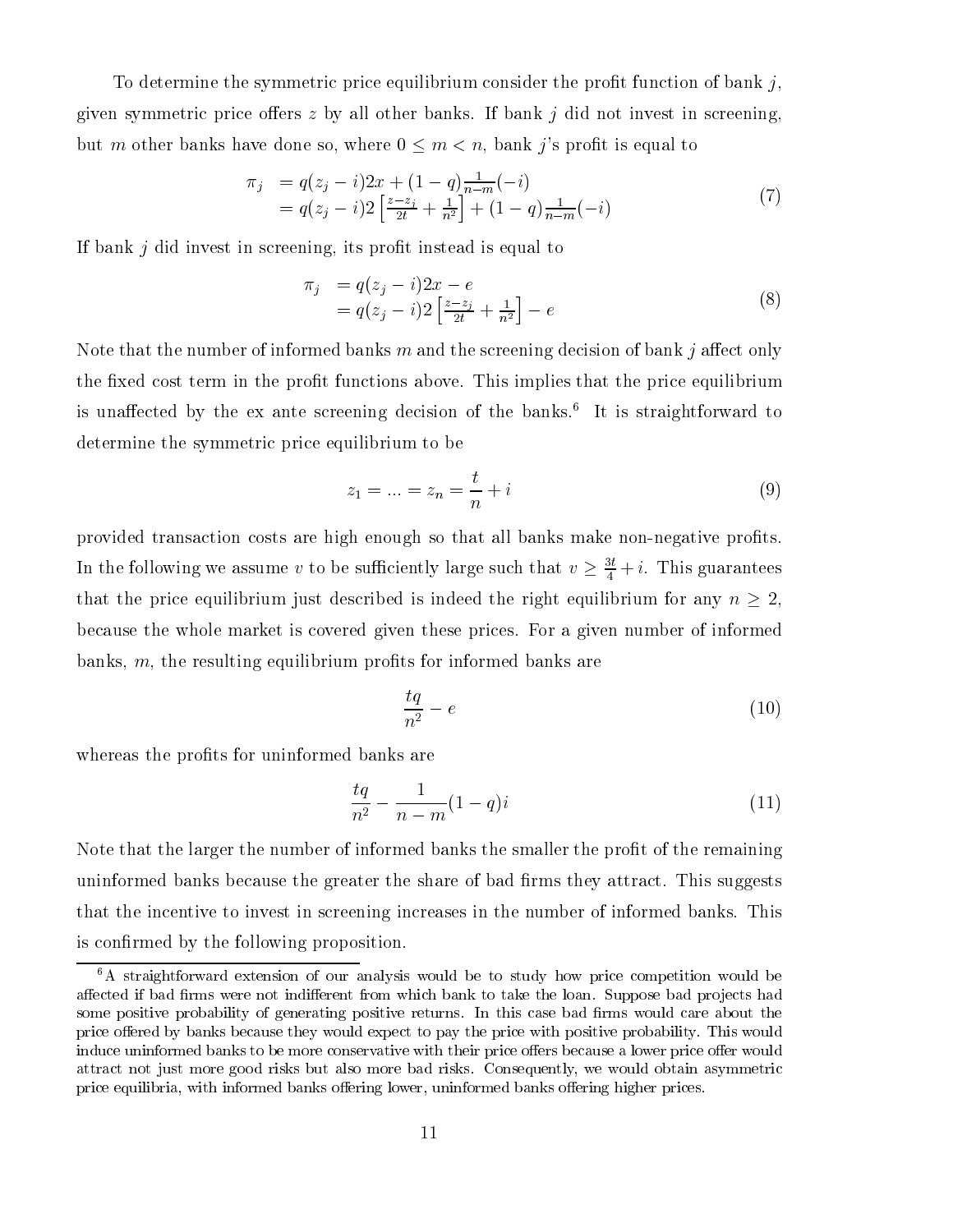**Proposition 1** Suppose transportation costs are large enough such that  $\frac{1}{n^2} > e$ .

- (i) If  $e < \frac{1}{n}(1-q)i$ , then there exists a unique swogame perfect equilibrium in which all banks invest in screening-
- (ii) If  $e > \frac{1}{n}(1-q)i$ , then there exist two pure strategy subgame perfect equilibria, one in which all banks invest in screening and one in which no bank invests in screening. The noscreening equilibrium Paretodominates the screening equilibrium since the screening cost outweigh the potential loss due to nancing bad projects-

## Provide See Appendix See Appendix See Appendix See Appendix See Appendix See Appendix See Appendix See Appendix

Surprisingly, the incentive to screen does not depend on the number of competitors. but rather on the number of uninformed competitors. The smaller the number of uninformed banks, the larger the incentive to invest in screening oneself. If a bank expects all other banks to engage in screening, it has first best screening incentives because it risks to serve all bad firms in case of no screening. The resulting screening equilibrium, however in this implication of supplication of supplication of screening costs as a long as  $\alpha$  is  $\alpha$  -  $\alpha$  as  $\alpha$ screening equilibrium is preferable to a situation without screening despite the duplicati on of screening cost. Interestingly, in this parameter case it is also the only equilibrium. if instead in a straight of the losses due to a credit the losses due to a losses duplication of the losses of of screening costs and indeed in this case there exists a non-zero exists a normalization which which which which which which which which which which which which which which which which which which which which which which pareto dominates the screening equilibrium 

## $\overline{5}$  Market entry and market structure of the banking sector

In this section we investigate how the market structure in the banking sector evolves if market entry is not regulated We study furthermore how this free entry market structure

 $\cdot$ r roposition 1 characterizes equilibria only for transportation cost  $\iota$  large enough such that all banks can make nonnegative prots in screening-they in screening-they in screening-they in screening-they in the analysis equilibrium that all banks invest in screening and make price oers thereafter- In this case there exist equilibria where banks use mixed strategies-discussed extensively in Schnitzer are discussed extensively in Schnitzer and the schnitzer of the schnitzer are discussed extensively in Schnitzer and the schnitzer are discusse the duopoly case with homogenous goods- In the present paper we restrict attention to parameter cases that guarantee pure strategy equilibria-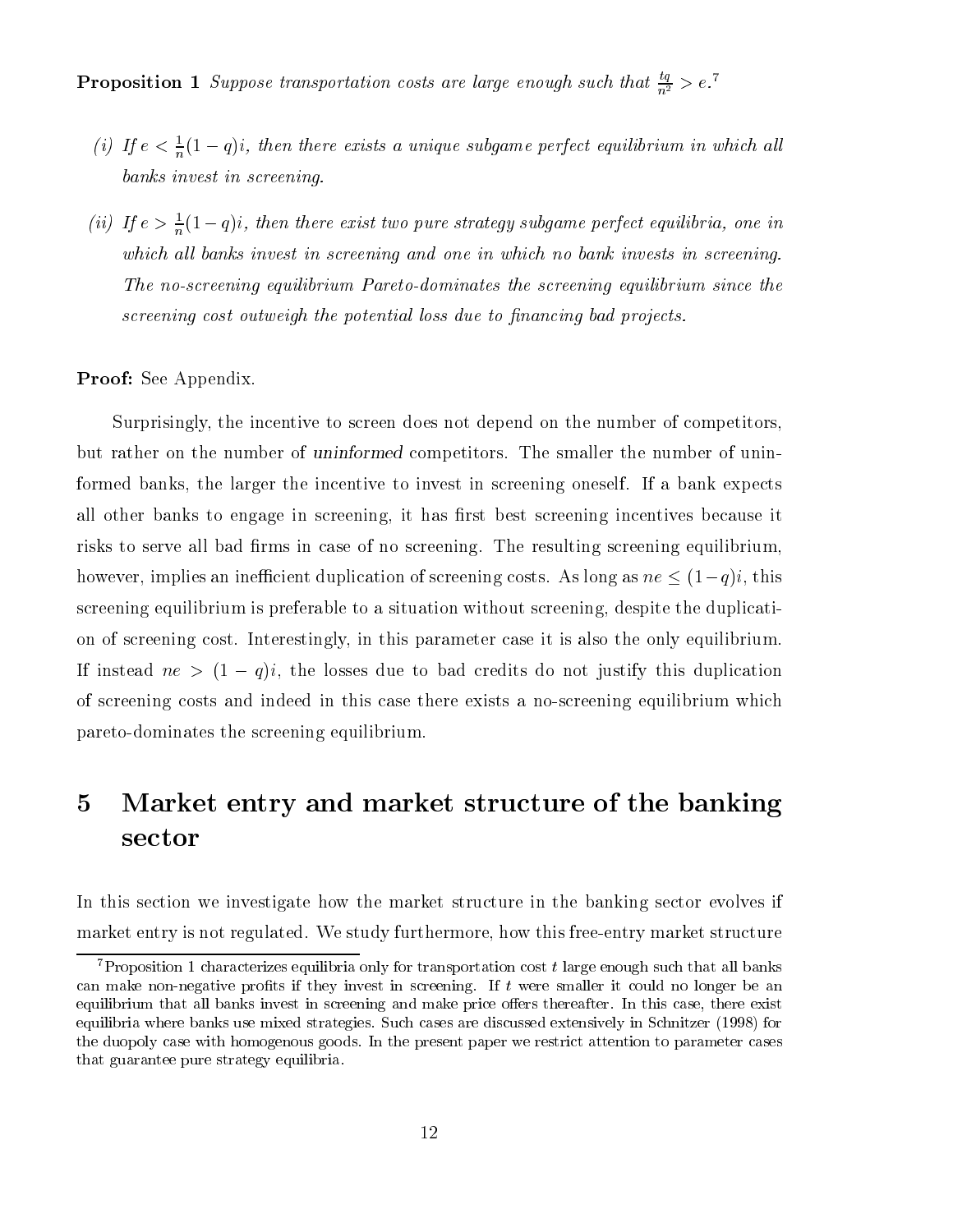can be judged from the point of view of social welfare and what conclusions we can draw for the need to regulate entry 

Consider first the case of unregulated entry. In this case, the equilibrium number of banks entering the market is determined by the zero profit condition (ignoring integer problems). Profits in turn depend on the banks' expectation whether or not to engage in screening after entering the market. An interesting question is whether or not there exist multiple entry equilibria for a given set of parameters, one in which only few banks enter and screen and one in which many banks enter and do not screen. This question is answered by the following proposition 

- Proposition 2 2 (i) Suppose  $e < \frac{v(1-q)}{q}$ . Th  $tq$  -  $\cdots$  and  $\cdots$  is a unique subgame perfect  $\cdots$ equilibrium in which  $\hat{n} = \sqrt{\frac{tq}{e}}$  banks enter the market and all of them invest in screening.
	- (*ii*) Suppose  $e > \frac{|i(1-q)|}{\sigma}$ . The  $tq$  - Then there exist two pure strategy subgame perfect  $\frac{1}{2}$  and  $\frac{1}{2}$ 
		- $-$  one in which  $n = \frac{1}{i(1-q)}$  banks enter the market and no bank invests in screening and
		- one in which  $\hat{n} = \sqrt{\frac{tq}{e}} < \tilde{n}$  banks enter the market and all invest in screening.

In this case the screening equilibrium is Fareto-dominated by the no-screening equilibrium.

## $\blacksquare$   $\blacksquare$   $\blacksquare$   $\blacksquare$   $\blacksquare$   $\blacksquare$   $\blacksquare$   $\blacksquare$   $\blacksquare$   $\blacksquare$   $\blacksquare$   $\blacksquare$   $\blacksquare$   $\blacksquare$   $\blacksquare$   $\blacksquare$   $\blacksquare$   $\blacksquare$   $\blacksquare$   $\blacksquare$   $\blacksquare$   $\blacksquare$   $\blacksquare$   $\blacksquare$   $\blacksquare$   $\blacksquare$   $\blacksquare$   $\blacksquare$   $\blacksquare$   $\blacksquare$   $\blacksquare$   $\blacks$

An interesting observation is that market entry is finite even though there exist no exogenous entry cost. Thus, we do not have the fragmentation result that typically arises in this kind of spatial competition models with zero entry cost. The reason for our result is that even though there exist no exogenous entry cost banks have to incur some endogenous entry cost. A bank considering entry expects to either invest in screening at cost  $e$  or to suer losses from bad pro jects In the latter case of a no screening equilibrium each bank serves -n of the good rms and -n of the bad rms As <sup>n</sup> increases both shares shrink in the same way. But in addition, the equilibrium price paid by good firms,  $\frac{t}{n} + i$ , decreases. Thus, although the cost arising from loss making credits decreases as the number of banks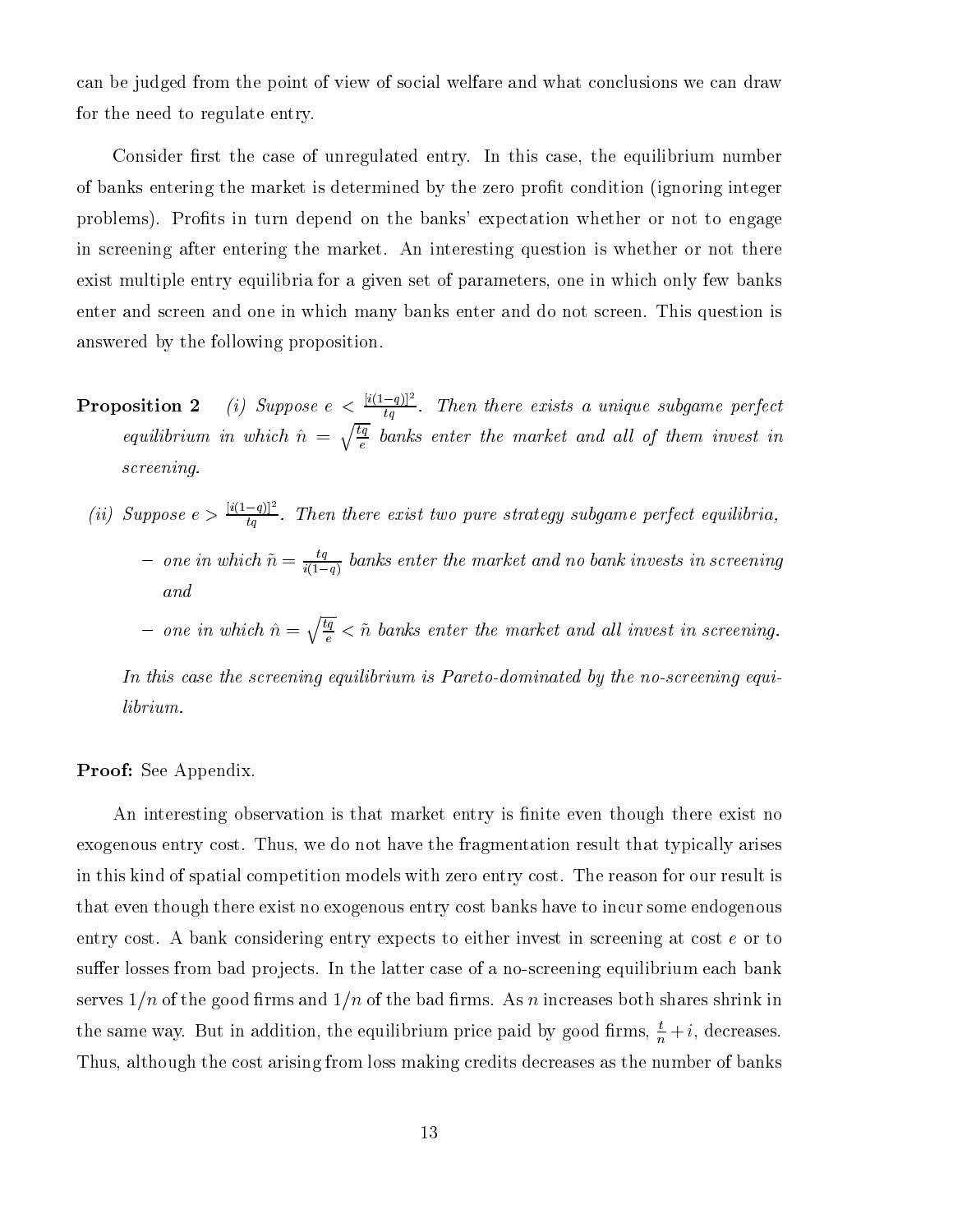increases, total profits decrease even more. This is why there exists only a finite number of banks for which a bank can guarantee itself nonnegative profits.

The larger t, which measures the degree of product differentiation, the larger  $q$ , the ratio of good firms, and the smaller the investment cost  $i$ , the more banks will enter and the less likely it is that banks efficiently engage in screening. Instead, banks share the risk of attracting bad firms. However, if banks expect that all other banks engage in screening only few banks enter and end up in a Pareto dominated screening equilibrium This is bad for prices (which are important for restructuring incentives to be discussed below) and it implies a waste of resources.

Smaller values of  $t$  instead make it more likely that few banks enter and efficiently engage in screening. The lower degree of product differentiation implies that banks compete more aggressively which leads to lower prices. This is why less banks enter the market 

What would be the socially optimal number of banks? Are there circumstances where the number of entrants should be restricted? This question is subject of the following Proposition 

- **Proposition 3** (i) Suppose  $e \leq \frac{|\mathcal{U}(-q)|}{\sqrt{q}}$ . Th  $t_q$  - Then the socially optimal number of banks is  $n = \frac{1}{2} \sqrt{\frac{1}{e}}$  which  $\sqrt{\frac{tq}{e}}$  which induces a screening equilibrium at stage 1. Note that  $\hat{n}^*$  <  $\hat{n} = \sqrt{\frac{tq}{e}}$ , the unique free-entry equilibrium number of banks for this parameter case, which also gives rise to a screening equipment control
- (ii) Suppose  $\frac{[i(1-q)]^2}{ta} < e \leq \frac{25}{16} \frac{[i(1-q)]^2}{ta}$ . T  $\sim$   $\sim$  $|i(1-q)|^2$   $|\mathcal{F}_1|$  $\frac{1}{tq}$ . Then the socially optimal number of banks is  $n =$ . . . .  $\sqrt{\frac{tq}{e}}$  which induces a screening equilibrium at stage 1. Note that  $\hat{n}^* < \tilde{n} = \frac{tq}{i(1-q)}$ , the Pareto-dominant free-entry equilibrium number of banks for this parameter case. which is a normal contract in the secretary equipment is contracted to the contract of the contracted to the c
- $iiiii$  Suppose  $\frac{1}{10}$   $\frac{u(1-q_1)}{tq} < e$ . Then the socially optimal number of banks is  $\tilde{n}^* = \frac{tq}{i(1-q)} = \tilde{n}$ , the Pareto-dominant free-entry equilibrium number of banks for this parameter case, which is a normal contract in the secretary equipment is contracted to the contract of the contracted to the c

Provide See Appendix See Appendix See Appendix See Appendix See Appendix See Appendix See Appendix See Appendix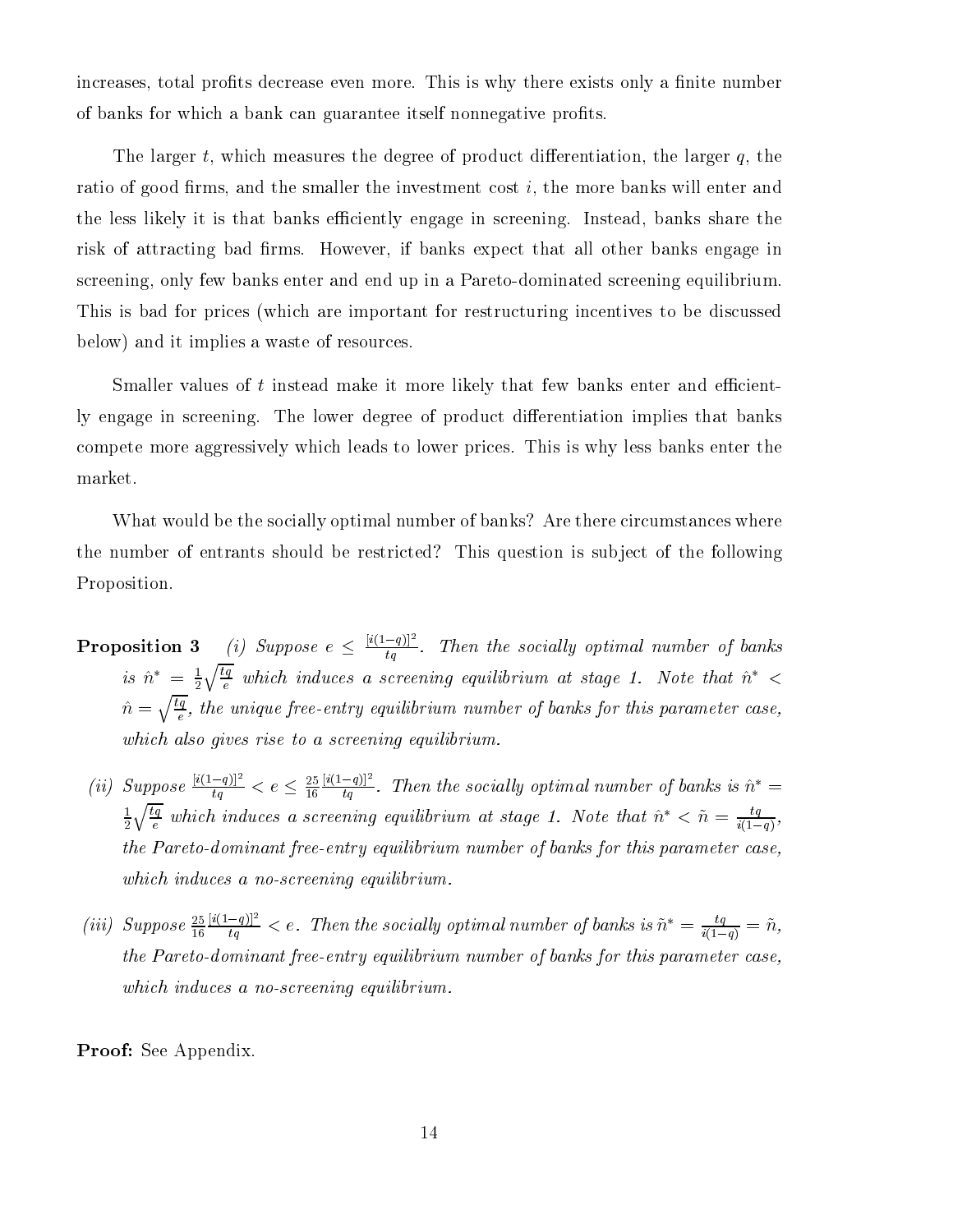Proposition 3 suggests that unregulated entry may result in too many banks entering the market. In case  $(i)$ , for low values of screening cost  $e$ , too many banks enter the market and waste resources because of too much screening activity. In case (ii), for intermediate values of e, free entry prevents screening altogether whereas it would be better to restrict entry and thus encourage screening. Only for very high levels of screening cost a social planner would not want to encourage screening either. In this case the best that can happen is to have as many banks as possible to benefit from product diversity, subject to the constraint that all banks make non negative prots The results indicate the potential dangers of unregulated entry. Only if screening costs are very high and thus a screening equilibrium is not likely anyway, unregulated entry is optimal. However, as screening costs get lower over time, it is important to regulate market entry because otherwise too many banks are active which do not engage in screening 

#### Bank competition and enterprise restructuring 6

In this section we want to endogenize the number of good firms by investigating the managers' incentive to restructure their firms. To fix ideas consider the following restructuring technology. Suppose each manager can influence the likelihood of having a good project by investing some effort in restructuring. If the manager invests r, the probability of the product to turn out grow in quantum and at in quantum quantum quantum quantum quantum quantum and the contract law of large numbers, the total share of firms with good projects is  $\bar{q}$  if all firms invest in restructuring, and it is  $q$  if no firm invests in restructuring.

Suppose banks can observe the restructuring efforts of firms but cannot judge which of the firms have been successful in restructuring. What is then the incentive of an individual manager to engage in restructuring? Of course, this incentive depends on the expected payoff of the firm in case the project turns out to be good. This in turn depends on the expected price to be paid for the credit and thus on the expected competition in the banking sector. Recall that market entry and hence competition in the banking sector depends on the share of good firms in the economy. Of course, the restructuring decision of the individual manager does not affect this share since each firm is infinitesimaly small. However each firm's restructuring incentive is affected by the restructuring effort of the other firms. In this sense, each firm's restructuring decision imposes a positive externality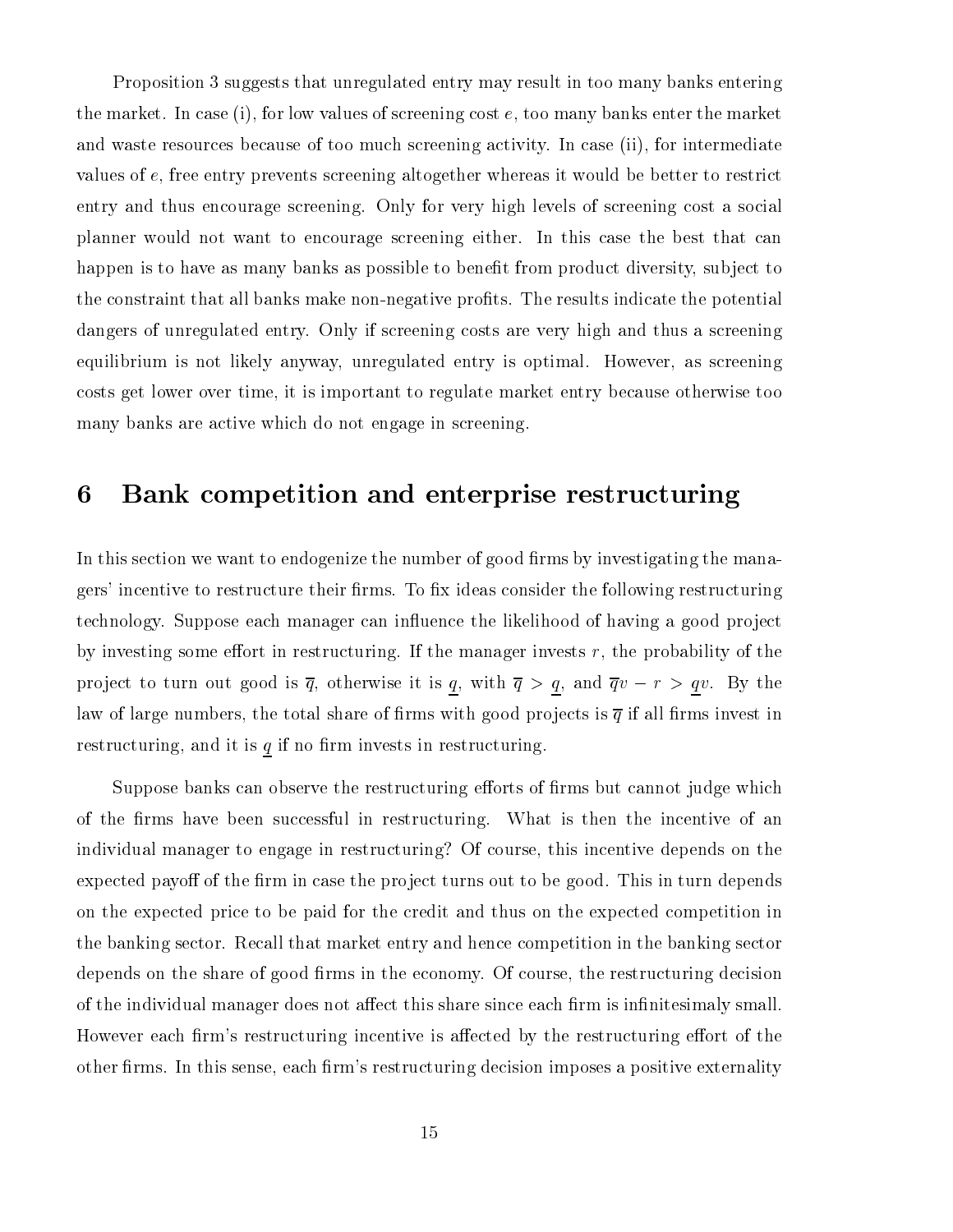on the other firms because it affects the profitability of the banking sector. The following Proposition characterizes the resulting restructuring equilibrium 

Before we state this P roposition, we need some further notation. Let  $z^{\mathsf{c}}(q) = \frac{1}{n^e(\overline{q})} + i$ denote the expected equilibrium price if all firms restructure and hence entry of  $n^e(\overline{q})$ banks is expected. Similarly, let  $z^{\text{v}}(\underline{q}) = \frac{1}{n^e(q)} + i$  denote the expected equilibrium price if no firm restructures and hence entry of  $n^e(\overline{q})$  banks is expected. The precise values of  $z^{\scriptscriptstyle +}(q)$  and  $z^{\scriptscriptstyle +}(q)$  for different parameter cases are given in the Appendix, in the Proof of Proposition 4. Recall that in Proposition 2 we have seen that n increases in  $q$ . This implies that nq - nq as is shown formally in the Appendix 

Propositione- in suppose the cost of restructuring are lower that the

$$
r < (\overline{q} - \underline{q})[v - z^e(\underline{q})] < (\overline{q} - \underline{q})[v - z^e(\overline{q})] \tag{12}
$$

 $\,$ Then there exists a unique equilibrium where all firms restructure and the resulting  $\,$ share of good first in the economy is q-

ii Suppose the cost of restructuring are intermediate i-e-

$$
(\overline{q} - \underline{q})[v - z^e(\underline{q})] < r < (\overline{q} - \underline{q})[v - z^e(\overline{q})] \tag{13}
$$

Then there exist two pure strategy equilibria

- $\sim$  0 rds and which also functions resultationally and the resulting share of good function and  $\sim$ economy is <sup>q</sup> and
- one in which no rm restructures and the resulting share of good rms in the economy is <sup>q</sup>-
- iii suppose the cost of restructuring are integral in the

$$
(\overline{q} - \underline{q})[v - z^e(\underline{q})] < (\overline{q} - \underline{q})[v - z^e(\overline{q})] < r \tag{14}
$$

Then there exists <sup>a</sup> unique equilibrium where no rm restructures and the resulting share of good for how who cookeening to grade

 $\blacksquare$   $\blacksquare$   $\blacksquare$   $\blacksquare$   $\blacksquare$   $\blacksquare$   $\blacksquare$   $\blacksquare$   $\blacksquare$   $\blacksquare$   $\blacksquare$   $\blacksquare$   $\blacksquare$   $\blacksquare$   $\blacksquare$   $\blacksquare$   $\blacksquare$   $\blacksquare$   $\blacksquare$   $\blacksquare$   $\blacksquare$   $\blacksquare$   $\blacksquare$   $\blacksquare$   $\blacksquare$   $\blacksquare$   $\blacksquare$   $\blacksquare$   $\blacksquare$   $\blacksquare$   $\blacksquare$   $\blacks$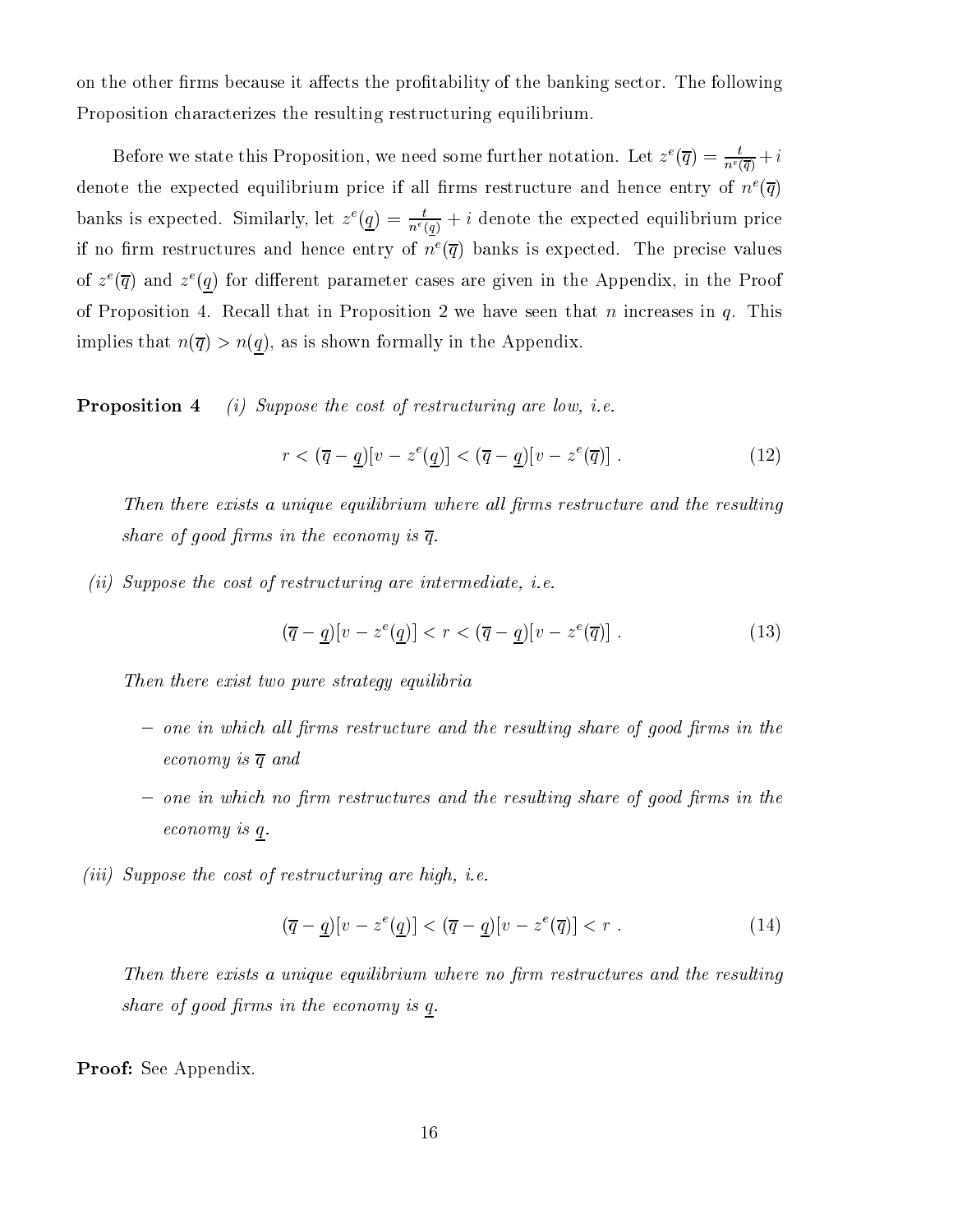Proposition 4 indicates that for intermediate values of restructuring costs some coordination may be required to achieve the equilibrium where all firms restructure. Otherwise, the economy may suffer from too little restructuring activity simply because everybody expects the others not to restructure either 

# Conclusion

We have started this paper with three observations about transition economies in Eastern Europe. How can we interpret them in the light of our theoretical analysis? The first two observations concerned the huge increase in the number of banks and the problem that many of these banks suffer from bad loans. Our preceding analysis suggests that unregulated entry results in too many banks entering the market. Unless screening costs are rather low, which is unlikely to be the case in Eastern Europe, this entry behavior in turn induces banks to take the risk of giving bad loans rather than to invest in screening It is worth emphasizing that this result of our model obtains even though banks have to bear the full losses associated with bad loans. Naturally, their incentive to engage in screening and sort out good risks from bad risks is even lower if banks face a soft budget constraint, as is the case in many countries.

Prima facie, our third observation about the low restructuring activity seems to be more of a puzzle. One should expect that the large number of banks gives rise to intensive price competition and that low credit costs stimulate firms to engage in restructuring. We suggest two reasons why this is not case. First of all, even though the number of banks increased a lot it is widely perceived that price competition is not very intensive. In section 2 we reported that in most countries the banking sector is still dominated by a small number of large banks which are often state controlled Thus it is not surprising that firms report high credit costs as one of the main reasons for not investing (Fan et al.). But our analysis also points to another potential problem. Total restructuring activity has an impact on the profitability of the banking sector. This interaction of restructuring activity and financial system implies that restructuring has positive externalities. Thus, if all firms are pessimistic about the activity of other firms the economy can get stuck in a bad equilibrium where no one restructures because everyone expects that no one restructures. If this is the case, it may be useful to design some policy which increases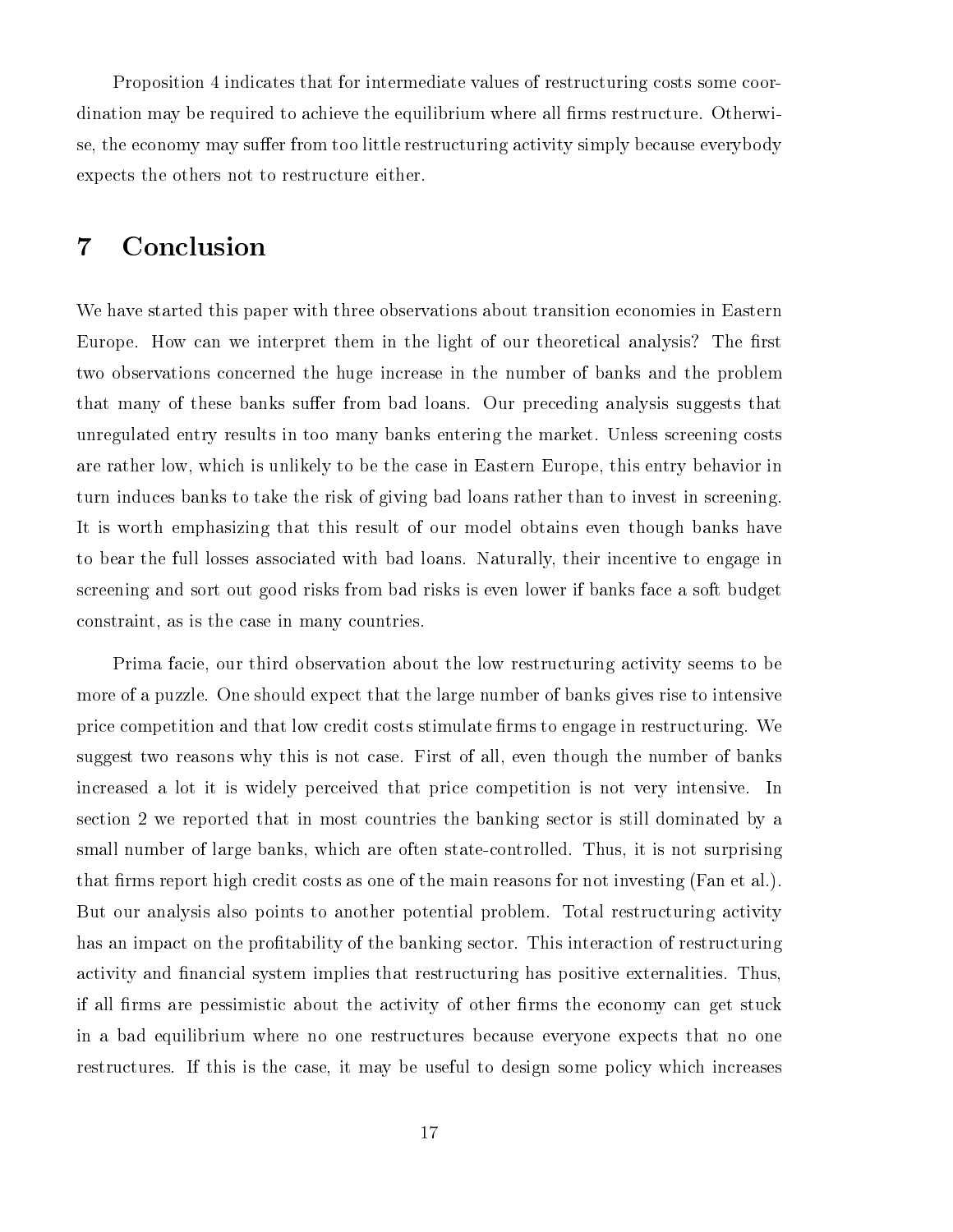the incentive to restructure exogenously in order to improve expectations and thus helps to switch to the good equilibrium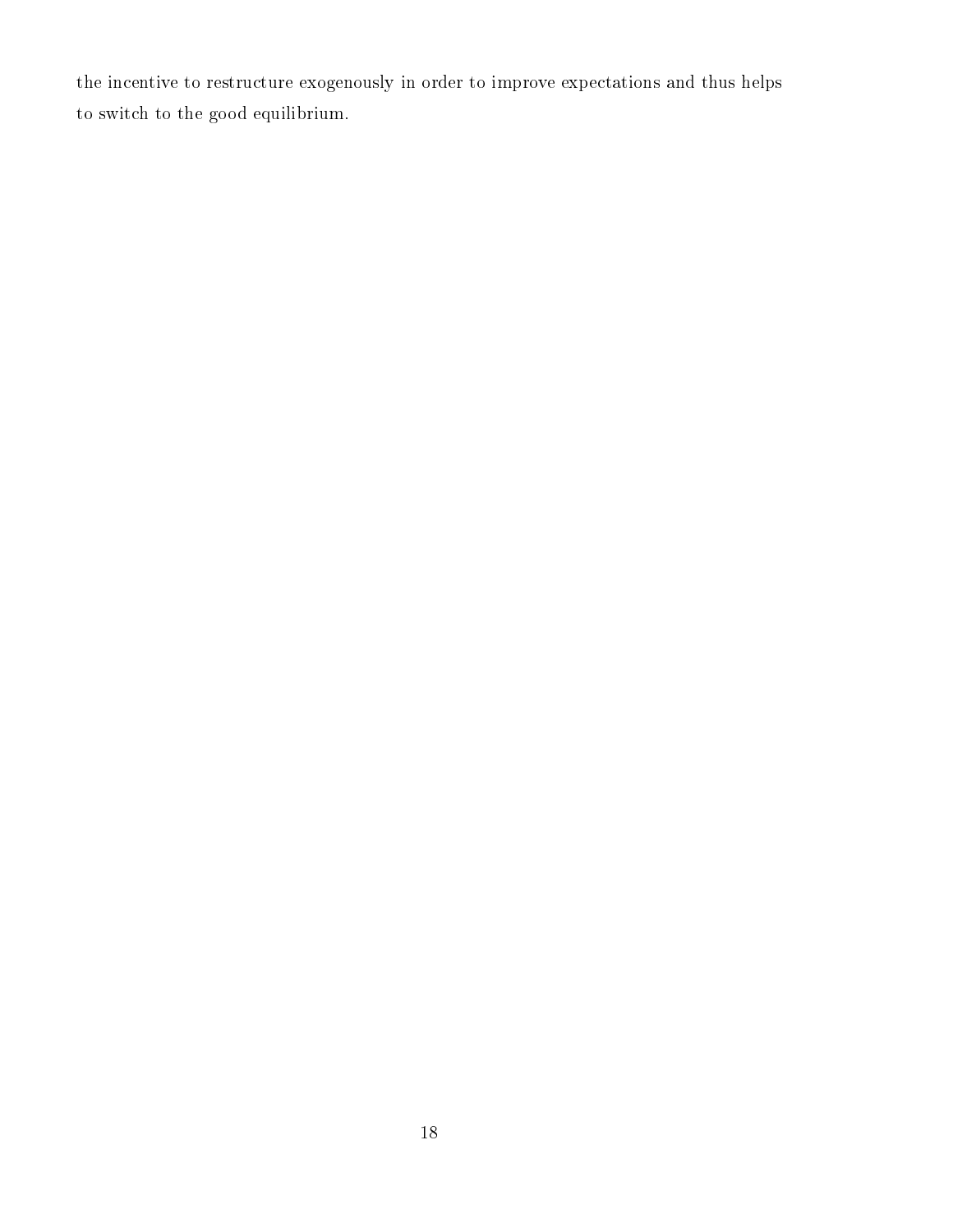# Appendix

## Proof of Proposition -

- (1) suppose m banks are informed, where  $0 \leq m < n$ . If  $\frac{4}{n^2} > e$ , a bank expects to make nonnegative profits if it engages in screening. Then the decision of bank to screen depends on the comparison of e, the cost of screening, and  $\frac{1}{2}$ , the  $n-m$ ,  $\cdots$ expected loss from giving loans to bad firms. Since  $e < \frac{1}{n}(1-q)i$  by assumption and  $\frac{1}{n}(1-q)^i \leq \frac{1}{n-m}(1-q)^i$  for all  $m, 0 \leq m < n$ , each bank prefers to screen, irrespective of the number of other banks that screen
- (ii) Consider a number k,  $0 \leq k \leq n$ , such that  $e > \frac{n}{k}$   $> \frac{n}{k}$  $\frac{1}{n-k} \geq \frac{(-1)^k}{n}$  and  $e < \frac{(-1)^k}{n-(k+1)} \leq$  $n - (k + 1)$  - $\mathbf{y} = \mathbf{y} + \mathbf{y}$  , which has not the informed that  $\mathbf{y} = \mathbf{y}$  is the contracted for the contracted banks of  $\mathbf{y}$ prefers to screen since  $e < \frac{1}{\sqrt{2}}$  and  $\frac{1}{n-(k+1)}$  and since  $\frac{4}{n^2} > e$ , i.e. the bank expects to make nonnegative profits. Suppose instead that  $m \leq k$  banks are informed. Then no bank wants to screen since  $e > \frac{\sqrt{1-\frac{1}{n}}}{n} > \frac{\sqrt{1-\frac{1}{n}}}{n}$  $\frac{n-k}{n-k} \geq \frac{n-k}{n}.$

Q-E-D-

Proof of Proposition 2: Suppose banks expect a screening equilibrium. Then the equilibrium number of banks is determined by the following zero profit condition.

$$
\frac{tq}{\hat{n}^2} = e \iff \hat{n} = \sqrt{\frac{tq}{e}}\tag{15}
$$

This number of banks is consistent with the expectation of a screening equilibrium if and only if

$$
e < i(1 - q) \tag{16}
$$

which is true by assumption.

If instead banks expect a no screening equilibrium the equilibrium number of banks is derived from the following zero profit condition.

$$
\frac{tq}{\tilde{n}^2} = \frac{i(1-q)}{\tilde{n}} \iff \tilde{n} = \frac{tq}{i(1-q)}\tag{17}
$$

This number of banks is consistent with the expectation of a no screening equilibrium if and only if

$$
e > \frac{i(1-q)}{\tilde{n}}\tag{18}
$$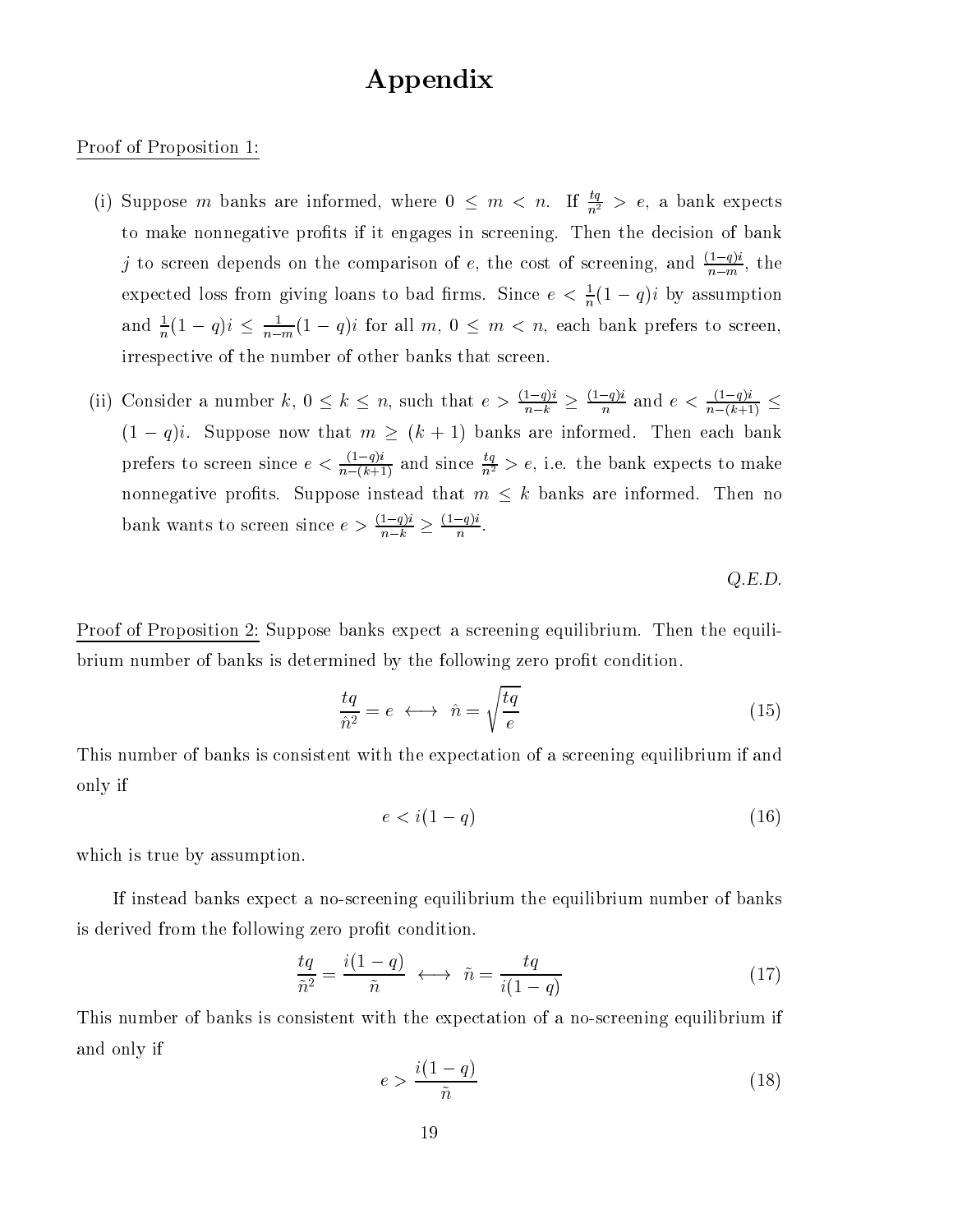Note that - and - together imply

$$
e > \frac{[i(1-q)]^2}{tq} \tag{19}
$$

Thus, if  $e < \frac{[i(1-q)]^2}{\epsilon}$  there there exists a unique exists a unique equilibrium where the number of banks in the number of banks in the number of banks in the number of banks in the number of banks in the number of banks in the number of banks in the market is determined by (15). If instead  $e > \frac{|i(1-q)|}{\epsilon}$  there there exist two equilibria one with non-terms of  $\mathbf{t}$ banks and a screening equilibrium and one with n banks and a no screening equilibrium The zero prot condition guarantees that banks in both equilibria are equally well o  $B$ ut since for this parameter case  $n \times n$ , minim are setter on in the equilibrium with more market entry and no-screening. To see this define  $\gamma > 1$  such that  $e = \frac{|\ell(1-q)|}{\gamma} \gamma$ . The  $ta$   $T = T$ 

$$
\hat{n} = \sqrt{\frac{tq}{\frac{[i(1-q)]^2}{tq}\gamma}} = \frac{tq}{i(1-q)\sqrt{\gamma}} < \frac{tq}{i(1-q)} = \tilde{n} \tag{20}
$$

$$
Q.E.D.
$$

## Proof of Proposition 3:

A social planer can choose <sup>n</sup> such as to minimize total social cost

$$
2nq \int_0^{\frac{1}{2n}} t x dx + ne = \frac{tq}{4n} + ne \tag{21}
$$

if banks play a screening equilibrium. The first order condition in this case is

$$
-\frac{4tq}{16\hat{n}^{*2}} + e = 0\tag{22}
$$

which implies

$$
\hat{n}^* = \frac{1}{2} \sqrt{\frac{tq}{e}} \tag{23}
$$

In this case total social cost are  $\sqrt{tqe}$ .

Alternatively, the social planer can choose  $n$  such as to minimize

$$
2nq \int_0^{\frac{1}{2n}} t x dx + i(1-q) = \frac{tq}{4n} + i(1-q)
$$
 (24)

if a notice play a notation in this case of products are minimized by many social costs are minimized by many ximizing the number of banks sub ject to the constraint that banks make nonnegative profits. This requires that

$$
\frac{tq}{\tilde{n}^{*2}} - \frac{i(1-q)}{\tilde{n}^{*}} = 0
$$
\n(25)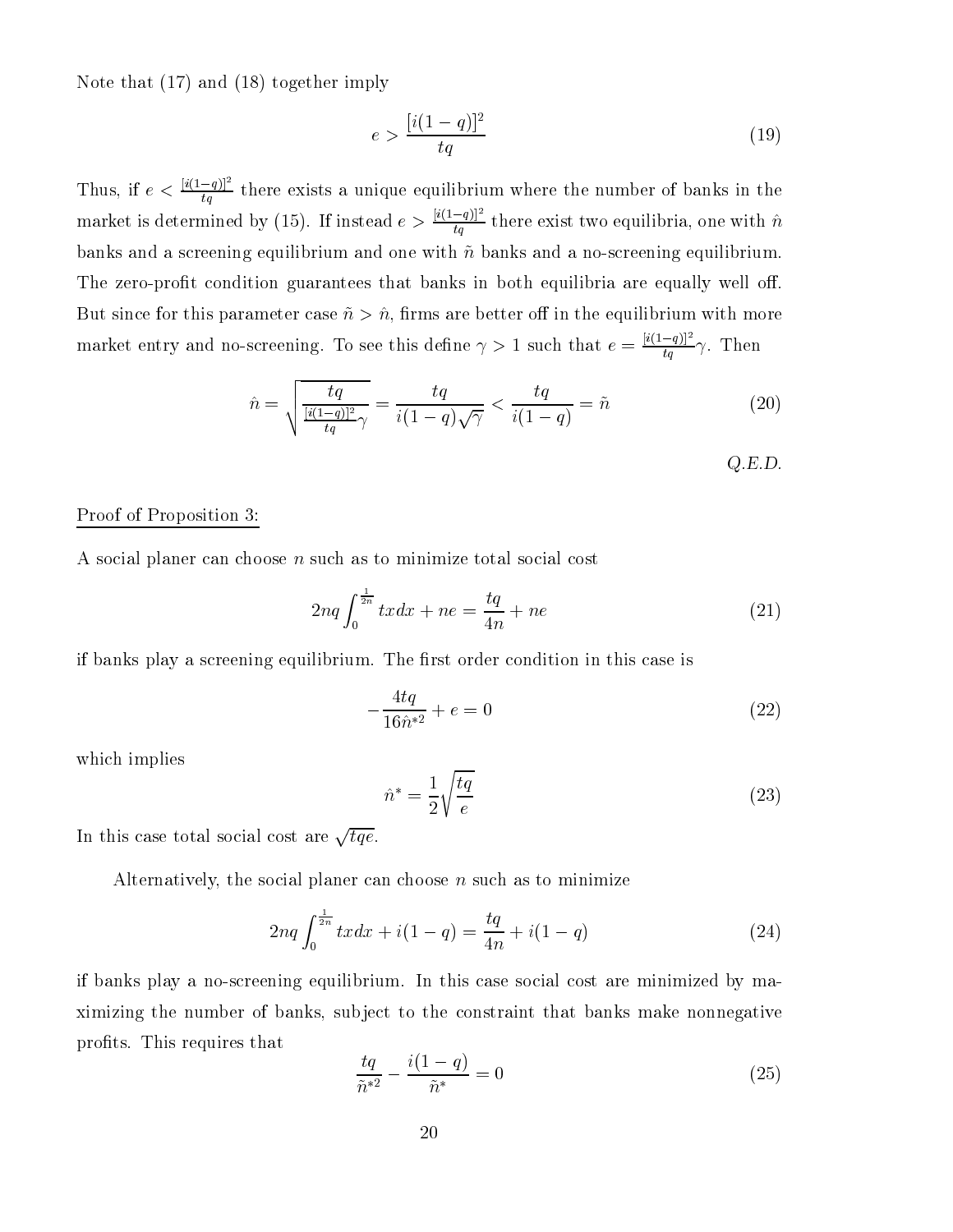which implies

$$
\tilde{n}^* = \frac{tq}{i(1-q)}.\tag{26}
$$

recent that the existence of a non-terminal equipment of question

$$
e > \frac{i(1-q)}{\tilde{n}^*} \tag{27}
$$

 $(26)$  and  $(27)$  together imply

$$
e > \frac{[i(1-q)]^2}{tq} \tag{28}
$$

In this case total social cost are  $\frac{1}{\sqrt{2}}$ . the company of the company of the company of the company of the company of the company of the company of the company

A comparison of the two expressions for total social cost show that

$$
\sqrt{tqe} < \frac{5i(1-q)}{4} \quad \text{if and only if} \quad e < \frac{25}{16} \frac{[i(1-q)]^2}{tq} \tag{29}
$$

Thus if <sup>e</sup> -  $|i(1-q)|^2$  :  $\pm$  :  $\pm$  $\frac{t}{ta}$  it is socially optimal to have a screening equilibrium with  $n =$  - $\sqrt{\frac{tq}{e}}$ . If instead  $e > \frac{25}{16} \frac{[i(1-q)]^2}{ta}$  soo  $\frac{[i(1-q)]^2}{tq}$  social welfare is maximized with  $\tilde{n}^*$  banks which induces and it is consistently equilibrium of the this condition is consistent with  $\alpha$  and  $\alpha$  ,  $\alpha$  and  $\alpha$  $-$ 

## Proof of Proposition 4:

Consider a manager's decision whether or not to spend r on restructuring. He will do so if and only if

$$
\overline{q}(v - z^e) - r > \underline{q}(v - z^e) \quad \longleftrightarrow \quad (\overline{q} - \underline{q})(v - z^e) \, r \tag{30}
$$

where  $z^* = \frac{e}{n^e} + i$  is the price he expects to pay for the credit. Note that this price depends on the number of banks,  $n$  , expected to enter the market which in turn depends on the restructuring decision of all other banks. In this proof we restrict attention to Pareto dominant entry equilibria However it is straightforward to extend the proof and include Paretto dominated entry equilibria as well as well bound as well to assume the exact boundaries of our parameter ranges change but not the structure of the results 

- Suppose  $e < \frac{v(1-q)}{q} < \frac{v}{q}$  $\frac{(-\overline{q})|^2}{t\overline{q}} \leq \frac{[i(1-\underline{q})]^2}{tq}.$  In  $ta$   $\cdots$  for the extra time of  $\mathbf{q}$  and banks is bank is banking in  $\hat{n} = \sqrt{\frac{t\overline{q}}{e}}$  if all firms invest in restructuring and it is  $\hat{n} = \sqrt{\frac{t\overline{q}}{e}}$  if no firm invests in restructuring
	- If  $r < (\overline{q} \underline{q})(v \sqrt{\frac{te}{q}} i) < (\overline{q} \underline{q})(v \sqrt{\frac{te}{\overline{q}}} i)$  each manager prefers to restructure, no matter how many other firms intend to restructure. Thus, there exists a unique equilibrium where all firms restructure.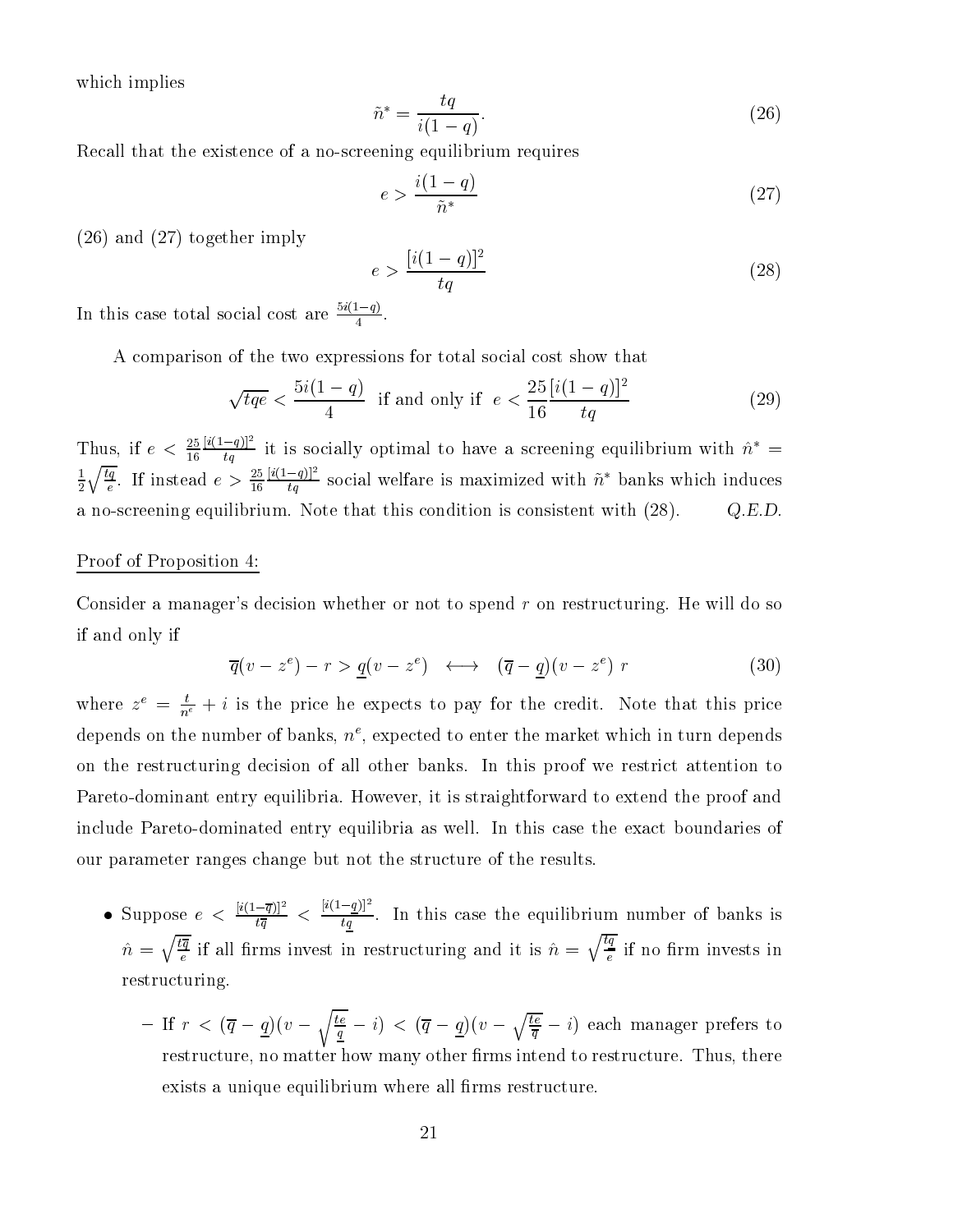- If  $(\overline{q}-\underline{q})(v-\sqrt{\frac{te}{q}}-i) < r < (\overline{q}-\underline{q})(v-\sqrt{\frac{te}{\overline{q}}}-i)$  each manager prefers to restructure if all other firms restructure, but no firm wants to restructure if no other firm intends to restructure. Thus, there exits two equilibria, one in which all firms restructure and one in which no firm restructures.
- $\sim$   $\sim$   $\sim$   $\sim$ <u>ransmission in the set of the set of the set of the set of the set of the set of the set of the set of the set of the set of the set of the set of the set of the set of the set of the set of the set of the set of the set </u>  $\frac{d}{a}-i$   $\leq$   $\frac{(q-q)(v-\sqrt{t}}{a})$  $\sqrt{\frac{te}{\overline{g}}}-i$   $<$   $r$  no manager prefers to restructure, no matter how many other firms intend to restructure. Thus, there exists a unique equilibrium where no firm restructures.
- Suppose  $\frac{[i(1-q)]^2}{q} < e$  $\frac{(-q)|^2}{t\overline{q}} \, <\, e \, <\, \frac{[i(1-q)]^2}{tq} \, . \, \, \ln \, .$ the equilibrium number of  $\mathbf{I}$  $\tilde{n} = \frac{t\overline{q}}{i(1-\overline{q})}$  if all firms invest in restructuring and it is  $\hat{n} = \sqrt{\frac{t\overline{q}}{e}}$  if no firm invests in restructuring
	- $\mathbf{r}$  is the set of  $\mathbf{r}$  is the set of  $\mathbf{r}$ records and the contract of the contract of the contract of the contract of the contract of the contract of the contract of the contract of the contract of the contract of the contract of the contract of the contract of th  $\frac{1}{a} - i \leq (q - \underline{q})(v - \frac{1}{a})$  each manager prefers to restructure, no matter how many other firms intend to restructure. Thus, there exists a unique equilibrium where all firms restructure.
	- $-$  If  $(\overline{q}-\underline{q})(v-\sqrt{\frac{te}{q}}-i) < r < (\overline{q}-\underline{q})(v-\frac{i}{\overline{q}})$  each manager prefers to restructure if all other firms restructure, but no firm wants to restructure if no other firm intends to restructure. Thus, there exits two equilibria, one in which all firms restructure and one in which no firm restructures.
	- $-$  If  $(\overline{q}-\underline{q})(v-\sqrt{\frac{te}{q}}-i) < (\overline{q}-\underline{q})(v-\frac{i}{\overline{q}}) < r$  no manager prefers to restructure, no matter how many other firms intend to restructure. Thus, there exists a unique equilibrium where no firm restructures.
- Suppose  $\frac{[i(1-q)]^2}{q} < 1$  $\frac{(-q)|^2}{t\overline{q}} \ < \ \frac{[i(1-q)]^-}{tq} \ < \ e.$  $tq$  , we are the equilibrium of  $\frac{1}{2}$  discussed banks is the banks is  $\frac{1}{2}$  $\tilde{n} = \frac{dq}{i(1-q)}$  if all firms invest in restructuring and it is  $\tilde{n} = \frac{1}{i(1-q)}$  if no fi  $i(1-q)$ restructuring
	- $I = \text{if } r < (q \underline{q})(v \frac{1}{q}) < (q \underline{q})(v \frac{1}{q})$  each manager prefers to restructure, no matter how many other firms intend to restructure. Thus, there exists a unique equilibrium where all firms restructure.
	- $I = \text{If } (q \underline{q})(v \frac{1}{q}) \leq r \leq (q \underline{q})(v \frac{1}{q})$  each manager prefers to restructure if all other firms restructure, but no firm wants to restructure if no other firm intends to restructure. Thus, there exits two equilibria, one in which all firms restructure and one in which no firm restructures.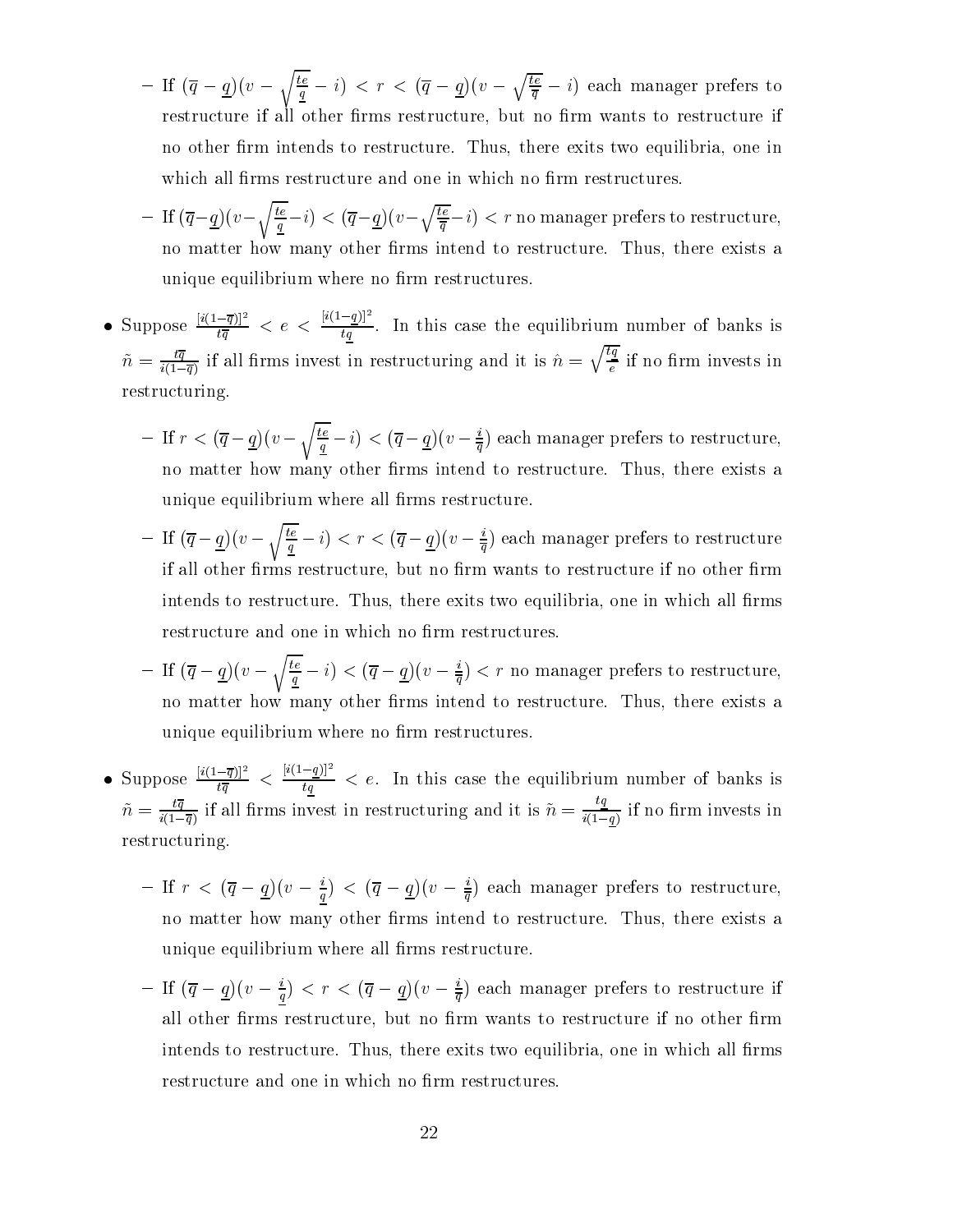$I = \text{If } (q - \underline{q})(v - \frac{1}{q}) < (q - \underline{q})(v - \frac{1}{q}) < r$  no manager prefers to restructure, no matter how many other firms intend to restructure. Thus, there exists a unique equilibrium where no firm restructures.

Q-E-D-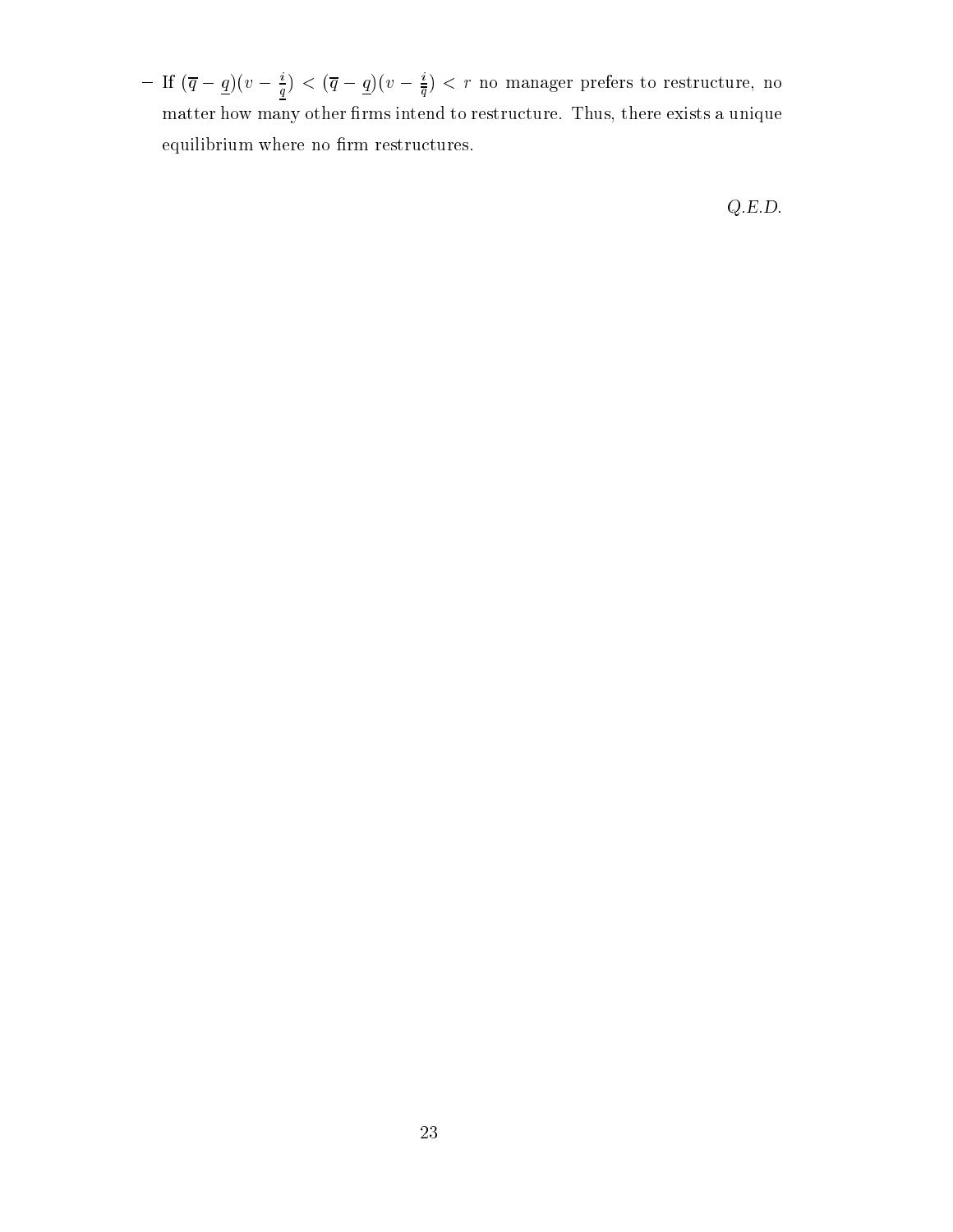## References

- Anderson Rowsells Transition  $\alpha$  and  $\alpha$  and  $\alpha$  and  $\alpha$  and  $\alpha$  and  $\alpha$  and  $\alpha$  and  $\alpha$  and  $\alpha$  and  $\alpha$  and  $\alpha$  and  $\alpha$  and  $\alpha$  and  $\alpha$  and  $\alpha$  and  $\alpha$  and  $\alpha$  and  $\alpha$  and  $\alpha$  and  $\alpha$  and  $\alpha$  and Central and Eastern Europe, Oxford University Press. Oxford, New York.
- Barry March 2002, Control Device, Indianal Economics, Control Device in Transitional Economics, Co The Experimental contract of Hungary and Poland in Robert Contract of Hungary and Poland in Robert Contract of Hungary and Poland in Robert Contract of Hungary and Poland in Robert Contract of Hungary and Poland in Robert and A. Rapaczynski (eds.), *Corporate Governance in Central Europe and Russia*, Central European University Press: Budapest, London, New York.
- Belyanova Evolution of Russia and International Banking in Russia and Alberta and Theory of Commercial Banking the Implications for Corporate Governance and Holly Corporate Governance and Holly Corporate Governance and Holly Corporate Governance and Holly Corporate Governance and Holly Corporate Governance and Holly Corporate Gover Kim eds Corporate Governance in Transitional Economies- Insider Control and the Role of Banks, Washington, D.O.,
- Berglof E Corporate Governance in Transition Economies The Theory and its Policy Implications pp in M Aoki and H K Kim eds Corporate Government in Transitional Economics-Control and the Control and the Role of Banks and the Role of Banks and Washington, D.C..
- Besanko D and A V Thakor Relationship banking deposit insurance and bank portfolio choice, pp. 292-919 in. C. Mayer and A. Vives (eds.), Capital markets and imancial intermediation, Cambridge University Press. Cambridge.
- Broecker To (Broeck) Credit Competition Competition and International Competition (Broecker Marchiese) volume that the contract of the contract of the contract of the contract of the contract of the contract of the contract of the contract of the contract of the contract of the contract of the contract of the contract of th
- $\blacksquare$  . And the Structure information and the Structure of the Banking Information  $\blacksquare$  . The Structure of the Banking Information and the Structure of the Banking Information of the Banking Information of the Banking dustry', Mimeo, IMF.
- Fact, While it was defined and Monthly (Arrival) accessive and Credit in Russian in Russian and Credit in Russian pp in Commander Sources and Mr. All and Montgomery Scheman is and Montgomery in the second process of the second  $R$  restructuring and Economic Policy in Russia World Bank.
- hart O' and J' Moore International and Debt based on the Indian Indian Indian Indian Indian Indian Indian In  $\cup$ apital,  $\cup$ uarterly Journal of Economics, Vol. 109, pp. 041-019.
- Hellmann T K Murdock and J Stiglitz Liberalization Moral Hazard in Ban king, and Prudential Regulation: Are Capital Requirements Enough?', Mimeo, Stanford University
- Matutes C and X Vives Competition for Deposits Fragility and Insurance